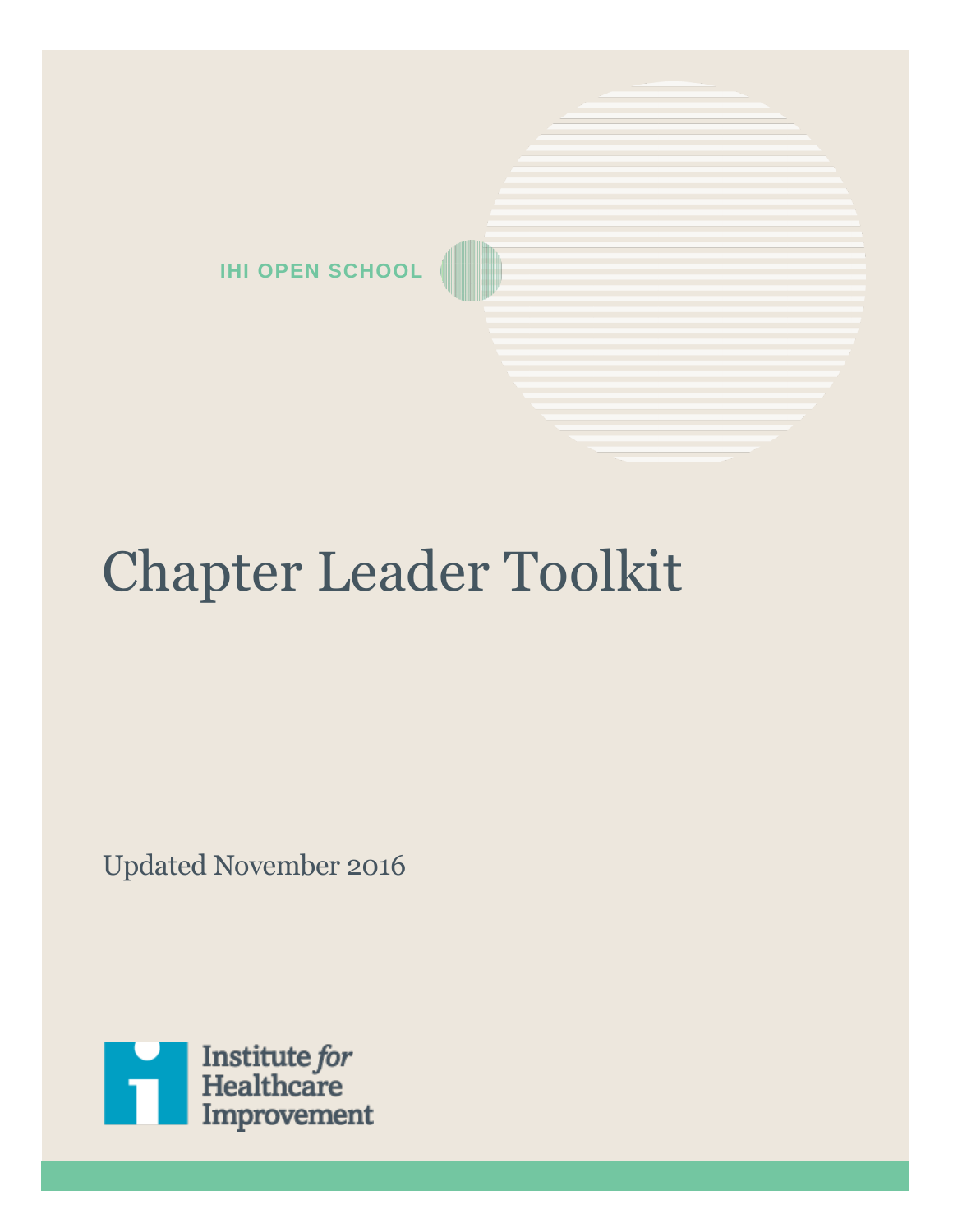This toolkit is designed to support all Chapters – new and old – with resources and suggestions to help you recruit students, manage and sustain your Chapter, and spread the word about the IHI Open School.

All of these resources – and some additional tools – are in the "Chapter Leader Resources" section of the IHI Open School website. Still can't find what you're looking for? Let us know at [openschool@ihi.org.](mailto:openschool@ihi.org) We are committed to supporting the important work you're doing!

# **Contents**

| Welcome to the IHI Open School Chapter Leader Network |    |
|-------------------------------------------------------|----|
| Overview                                              | 4  |
| Introduction to IHI Open School Chapters              | 5  |
| <b>Starting a Chapter</b>                             | 7  |
| <b>Chapter Leadership Structure</b>                   | 9  |
| Recruitment                                           | 11 |
| <b>Engaging Members</b>                               | 14 |
| <b>Planning and Hosting Events</b>                    | 15 |
| Finances and Fundraising                              | 17 |
| Sustainability and Succession Planning                | 19 |
| <b>Community Network</b>                              | 21 |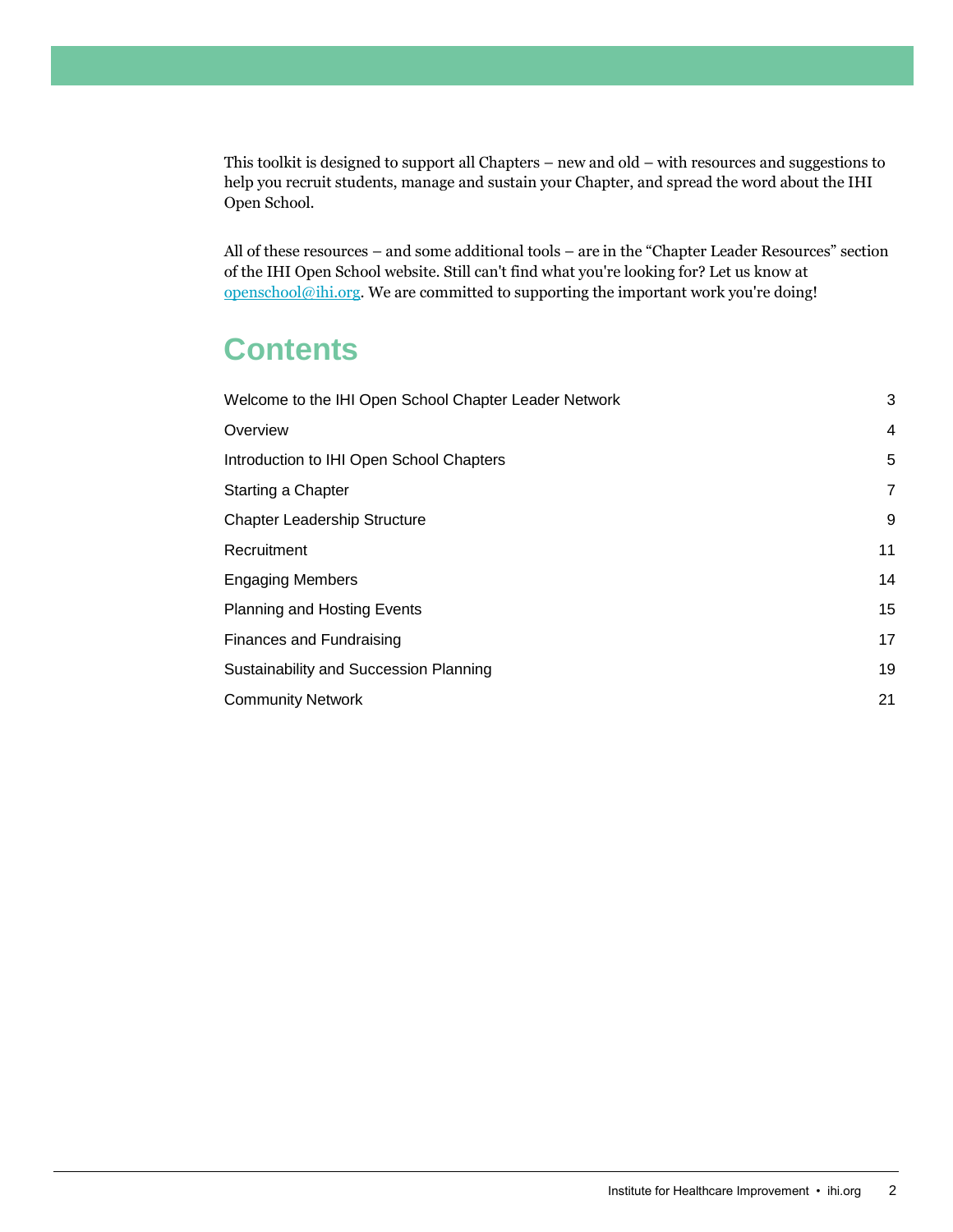# <span id="page-2-0"></span>**Welcome to the IHI Open School Chapter Leader Network**

Dear Chapter Leader,

Congratulations on your new role and welcome to a community of Chapter Leaders from more than 820 IHI Open School Chapters worldwide. We are thrilled to have your leadership and dedication to improve health and health care for all. This movement truly begins with you – with your commitment to change the way health professionals work, interact with one another, and deliver care. By providing resources and opportunities often otherwise unavailable at your institution, you are equipping your members to be agents of change. Health care systems aren't going to fix themselves —to quote Paul Batalden, MD, it is going to take the "the combined and unceasing efforts of everyone." While your colleagues may care about patient safety and quality improvement, it is through your leadership that they will be able to address the issues and challenges they will face in their future careers.

In addition to your role on campus, you are an integral member of the Institute for Healthcare Improvement community. You amplify our reach and capacity for change, help us lead locally, and serve as an icon for improvement success. We want to thank you for your involvement by showcasing your work, supporting your continued engagement and professional growth, and promoting the value of your leadership to health care institutions worldwide.

This Chapter toolkit is essential for all Chapter Leaders and contains information to help you start building a successful, vibrant Chapter. In these pages, we share advice and best practices from other successful Chapters. We encourage you to look for opportunities to build on other Chapters' successes by developing new ways to improve yourself, your school, and your health system. Keep in mind that this is just one of the resources available to Chapter Leaders. We look forward to sharing more great resources with you through:

- The IHI Open School website, courses, and weekly newsletter
- The Annual IHI Open School Chapter Congress
- IHI National and International Forums and conferences
- Quarterly Global Chapter calls and events
- The Annual IHI Open School Student Leadership Academy

Don't forget to share your progress, your experiences, and any potential challenges with me and the IHI Open School team. We're here for you. We wish you and your Chapter all the best and look forward to your successes and accomplishments.

Sincerely,

Julia

Jessica Perlo, M.P.H. Network Director, IHI Open School [openschool@ihi.org](mailto:openschool@ihi.org)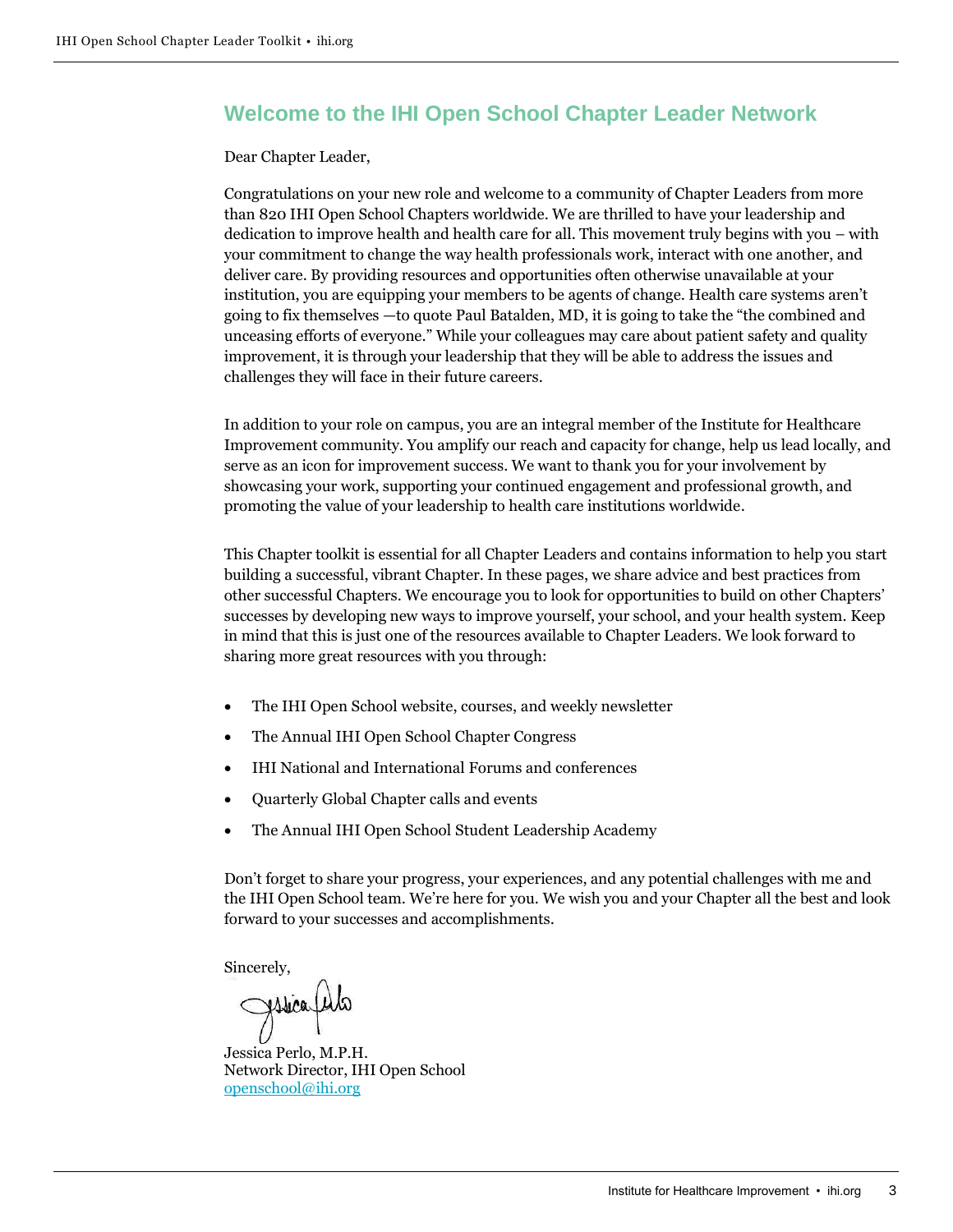# <span id="page-3-0"></span>**Overview**

The Institute for Healthcare Improvement (IHI) is a reliable source of energy, knowledge, and support for a never-ending campaign to improve health care worldwide. We aim to improve the lives of patients, the health of communities, and the joy of the health care workforce. One of the many programs within IHI, the IHI Open School is an initiative to advance health care improvement and patient safety competencies in the next generation of health professionals worldwide. It's an important goal — one not currently fulfilled by the curriculum at most health professions schools.

# **IHI Open School Mission**

We aim to advance the health improvement and patient safety competencies in the next generation of health professionals worldwide.

Launched in September 2008, the IHI Open School encourages students of medicine, nursing, dentistry, pharmacy, health administration, public health, and other allied health professions to participate on a voluntary basis, at no charge. The online educational community features extensive content and resources for participants, as well as a network of local Chapters that organize events and activities on campuses across the world.

Here's what the IHI Open School can offer you:

- **Online courses written by world-renowned faculty.** Take our online courses in quality improvement, patient safety, leadership, patient- and family-centered care, population health, and managing health care operations, which are free to students, residents, and faculty. Boost your skills anywhere you have Internet access.
- A network of students and educators like you. Connect with students and faculty from other professions, states, and countries through our network of Chapters.
- **The IHI Open School Basic Certificate in Quality & Safety.** Complete a set of 13 online courses and earn a certificate that shows employers you're serious about improving care.
- **Case studies, exercises, videos, featured articles.** Discover a bounty of online resources available on our website and in our mobile app.
- **Project-based learning opportunities.** Complete the IHI Open School *Quality Improvement Practicum* by conducting a quality improvement project at your local institution or join the IHI Open School Change Agent Network (I-CAN) and build leadership and community organizing skills to improve the health of your community through *Leadership and Organizing for Change*.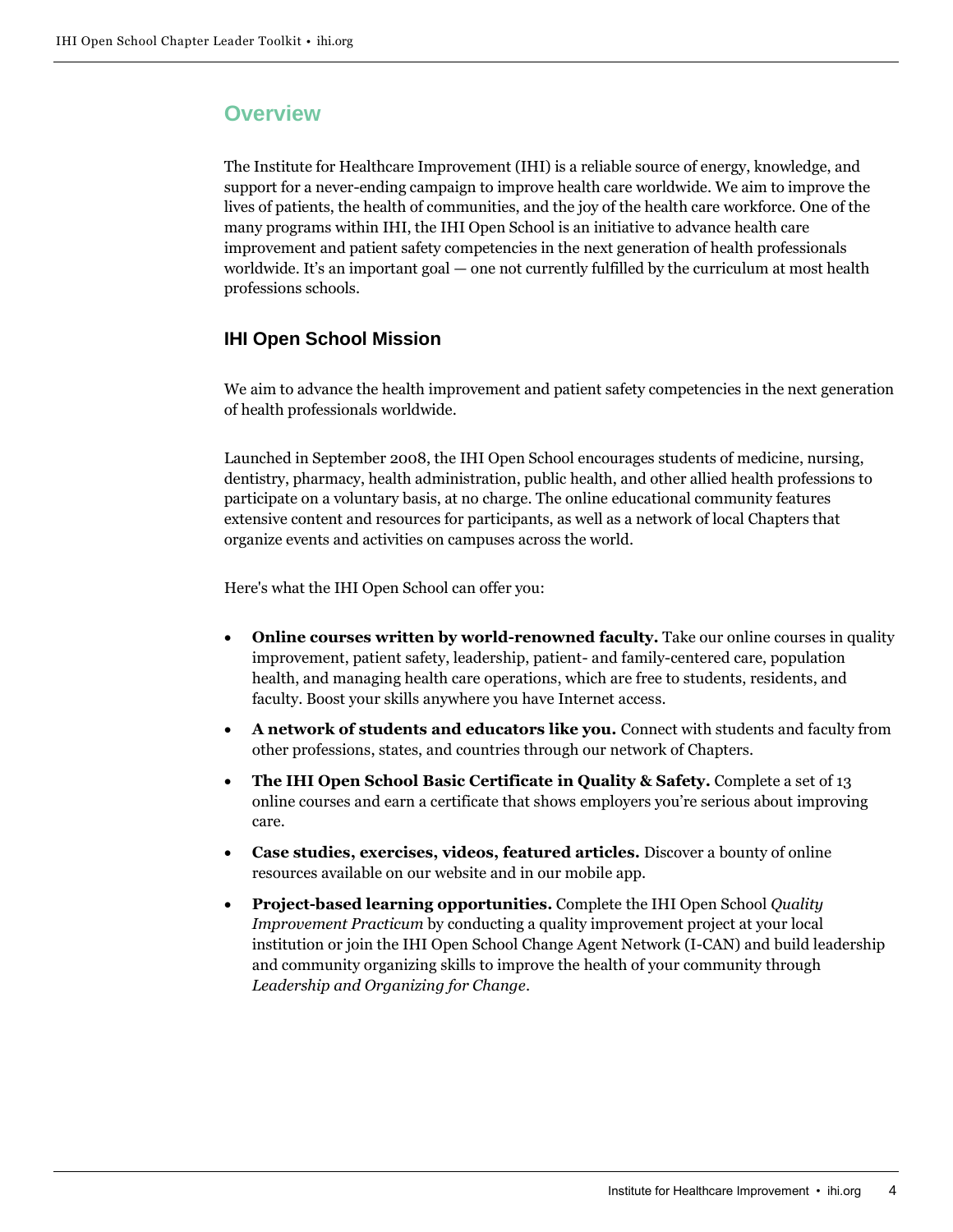# <span id="page-4-0"></span>**Introduction to IHI Open School Chapters**

An IHI Open School Chapter is a face-to-face, interprofessional group at your institution. Each Chapter is unique. It brings students from different health professions programs together through a shared interest in learning about quality improvement and improving care for patients. IHI Open School Chapters exist on university campuses or in health care organizations, creating a forum for like-minded students and residents to interact and help each other gain skills to improve care. The IHI Open School provides Chapters with opportunities to learn, network with peers, connect with engaged and supportive faculty, and accomplish scholarly activities such as publishing and presenting work.

Take our free overview course, *[OS 101: Introduction to the IHI Open School: Join the Movement](http://www.ihi.org/education/IHIOpenSchool/Courses/Pages/IntroductionToTheIHIOpenSchool.aspx)  [to Improve Health & Health Care,](http://www.ihi.org/education/IHIOpenSchool/Courses/Pages/IntroductionToTheIHIOpenSchool.aspx)* to learn more about how to get the most out of the Open School's online education, interprofessional Chapter groups, and improvement project mentorship.

# **Chapter Goals and Objectives**

- Generate local awareness of and excitement for quality improvement, patient safety, and leadership among the next generation of health care professionals.
- Advance quality improvement and patient safety competencies locally.

# **What do IHI Open School Chapters do?**

Here are some examples of what IHI Open School Chapters do:

- Take IHI Open School courses.
- Host events for students and residents interested in quality improvement at their organization or with other Chapters in their region.
- Conduct quality improvement projects.
- Facilitate activities/exercises available on the IHI Open School website.
- Participate in educational reform to incorporate quality and safety into their formal curriculum.

#### **Who is Involved in IHI Open School Chapters?**

Typically, Chapters are based on university campuses and include schools of nursing, medicine, health administration, pharmacy, engineering, business, and other health professions. Chapters also form at hospitals, health systems, and other health care organizations. Some health care delivery sites have started Chapters to provide an informal opportunity to train staff, engage new professionals in improvement, and train students rotating through their organizations. (In this structure, we encourage you to identify local students to participate in the Chapter.)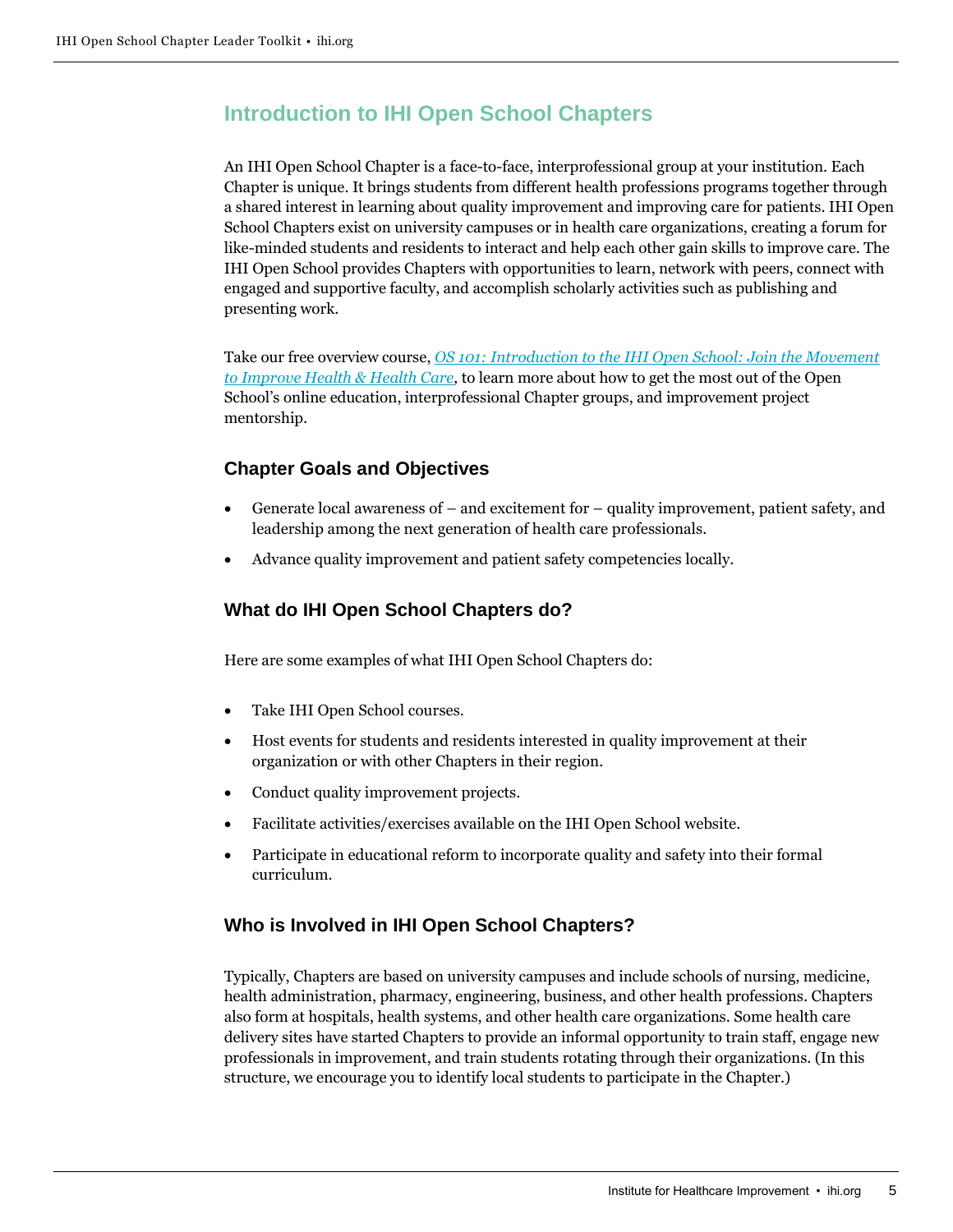# **Chapter Leader Role and Responsibilities**

Anyone willing to help form and lead the Chapter can be the Chapter Leader. Students or residents usually lead Chapters, although faculty and deans can also serve in the role. Chapter Leaders:

- Recruit students and faculty.
- Facilitate events and activities that provide learning and networking opportunities.
- Connect with other Chapter Leaders, locally and internationally, to share ideas and best practices.
- Advocate for patient safety and quality topics to be included in their formal curriculum.

## **Faculty Advisor Roles and Responsibilities**

Faculty Advisors are faculty members, attendings, professors, deans, employers, or anyone willing to advise and support the Chapter. If possible, the Faculty Advisor should have a permanent position at the organization to promote continuity within the Chapter. Faculty Advisors:

- Advocate for the Chapter as an organization officially recognized by the institution's administration. To support this aim, Faculty Advisors offer advice on ways to obtain funding for Chapter activities.
- Participate in Chapter meetings for example, facilitate discussions about videos or case studies — and assist with planning activities as needed.
- Help the Chapter Leader ensure continuity of the Chapter over time (i.e., transfer of Chapter Leadership from year to year).
- Identify local opportunities for students to work on patient safety and quality improvement projects and initiatives.

# **What will I get if I start or join an IHI Open School Chapter?**

If you start or join an existing Chapter, here are a few opportunities you can look forward to:

- Boosting your skills in patient safety and quality improvement in health care within an interdisciplinary setting.
- Putting your knowledge of patient safety and quality improvement to work in local health care organizations.
- Publishing work on IHI's website and potentially in peer-reviewed journals.
- Being among the first to hear about new courses and content from the IHI Open School.
- Networking and sharing ideas with like-minded students, faculty, and employers from around the world.
- Collaborating on IHI Open School resources including courses and case studies with like-minded peers and colleagues.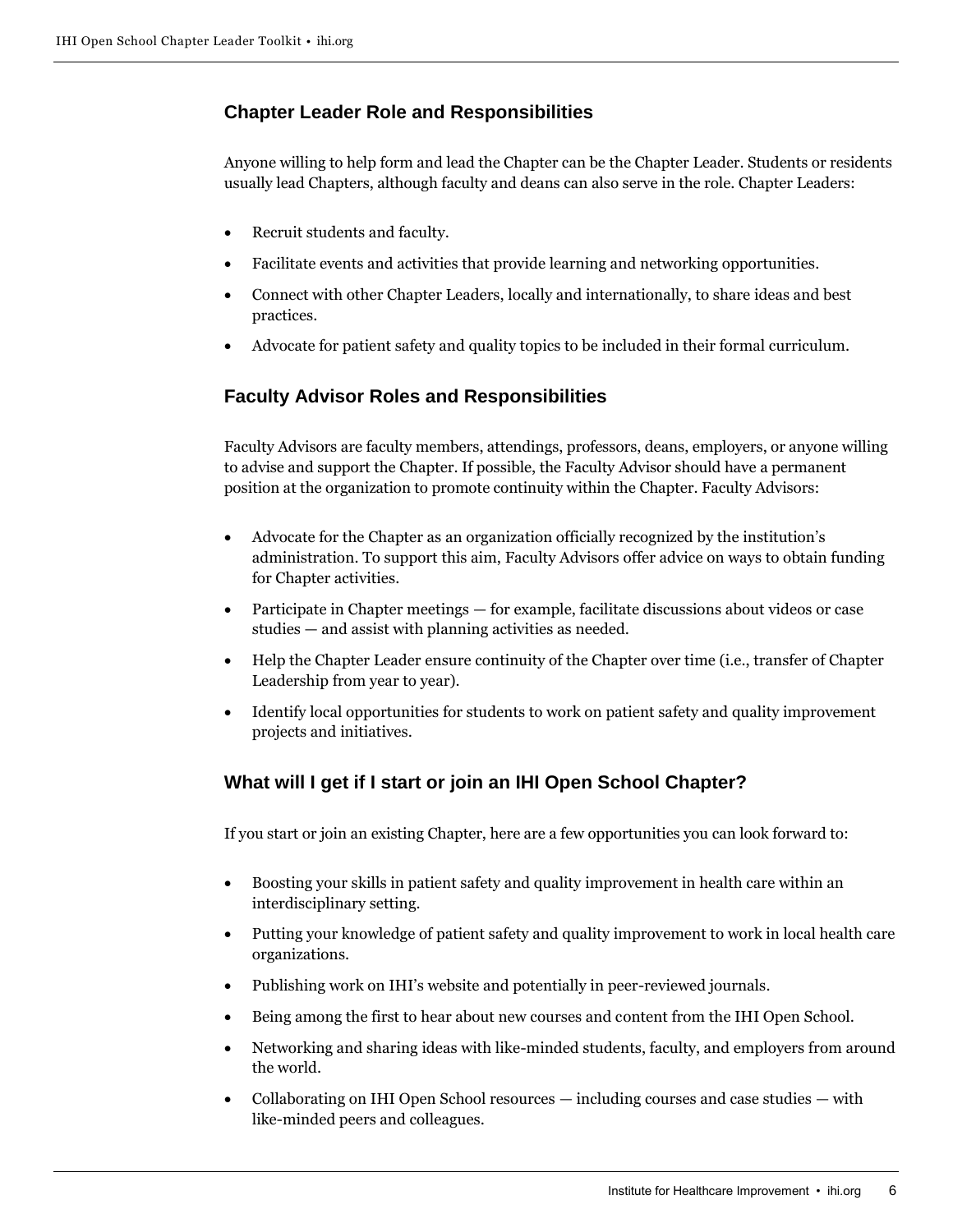# <span id="page-6-0"></span>**Starting a Chapter**

There are several things to do when starting a new IHI Open School Chapter at your school or institution. Some suggested best practices are listed below. Please note that these are merely suggestions and not requirements to becoming an IHI Open School Chapter.

# **Determine Your Chapter Leadership**

Most Chapters start with a small but dedicated group of leaders. To find leaders, start with your own friends and colleagues, and then branch out to build your base. Find others (including faculty) at your institution who are interested in health improvement and patient safety in some capacity. Some Chapters hand-select highly involved and enthusiastic members to lead the group and others welcome nominations from members, create applications, and/or conduct a formal election process. Refer to the **Sustainability section on page 19** to learn how to create a success plan for your Chapter to guarantee sustainability.

It is important to define the leadership structure for your Chapter in order to ensure sustainability from year to year. Be strategic about this and come to consensus as a team. A strong leadership structure will be reflective and supportive of your Chapter's goals and streams of work. Host a discussion about the structure of your Chapter and review the **Chapter Leadership Structure section on page 9** for more information on leadership structures.

# **Identify a Faculty Advisor**

Faculty Advisor are integral parts of a Chapter. Faculty Advisors can help identify new members, plan events, connect health professionals with Chapter members, and offer career and academic advice. They also provide continuity within your Chapter from year to year, which is essential for Chapter sustainability.

Any member of the faculty, staff, or administration at your school can serve as a Faculty Advisor. Consider the following recruitment strategies during your search:

- Approach faculty who demonstrate an interest or teach courses on topics that align with the goals of your Chapter.
- Reach out to attendees at health care-related events.
- Post a "wanted" ad on a student webpage, a bulletin space, or via a blast email to the student body.

Once you have identified a potential Faculty Advisor, plan to set up a meeting with him or her to discuss the mission, purpose, and goals for your Chapter. It is important to be prepared for this discussion and to set clear roles and expectations from the start. (See the **Faculty Advisor roles and responsibilities on page 6** to learn more.)

# **Register Your Chapter with the IHI Open School**

To be recognized as an IHI Open School Chapter, you must complete the Chapter Enrollment Form found on the IHI Open School website. The form asks you to explain why you are starting a Chapter, the disciplines represented in your Chapter, and the contact information for the primary and secondary contacts for your Chapter (which can be Chapter Leaders or Faculty Advisors). Once you have submitted your enrollment form, you will receive: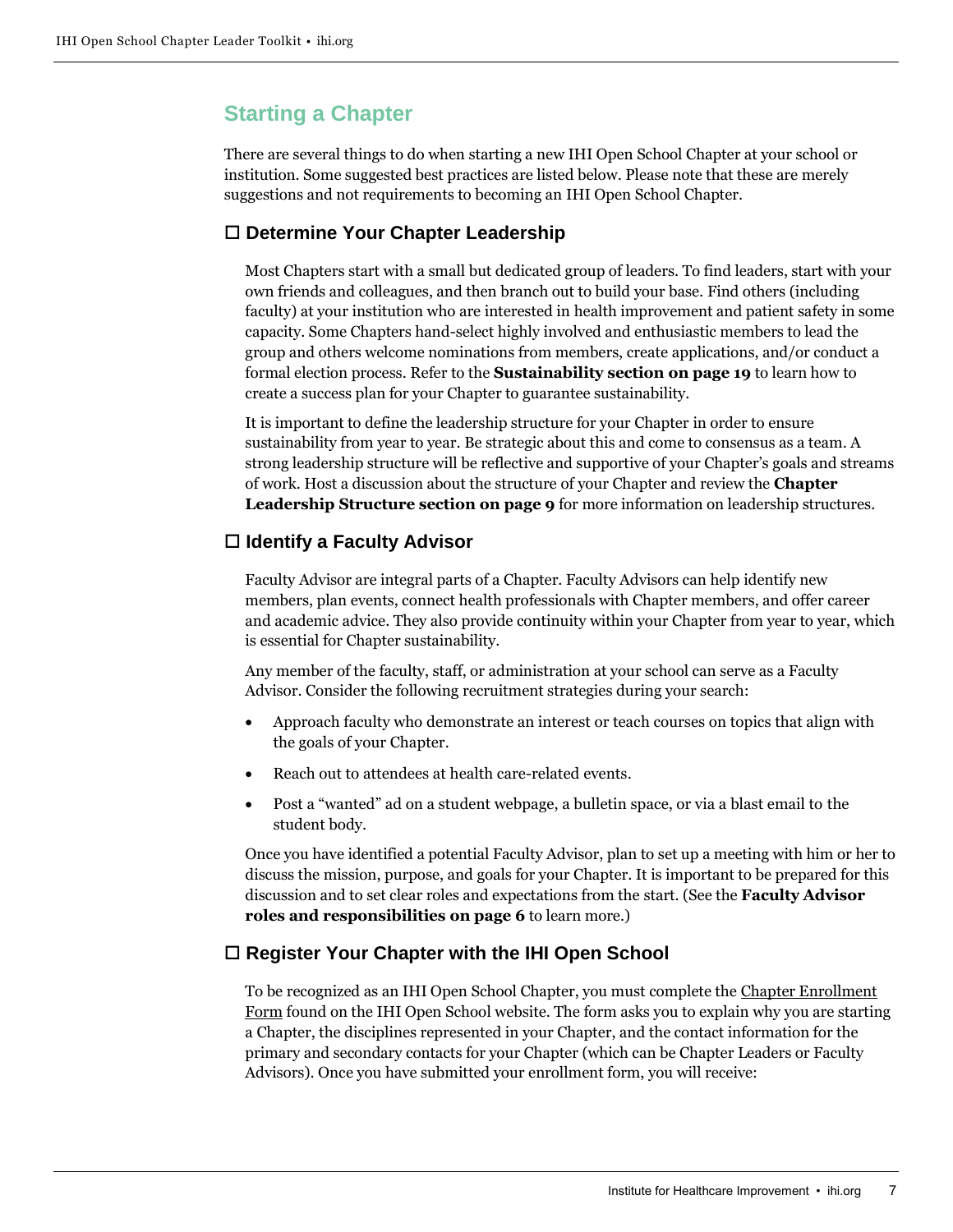- A welcome email from us confirming your registration as an IHI Open School Chapter and the announcement of your Chapter in our weekly newsletter.
- Inclusion in our online Chapter directory.
- Access to our Chapter Leader and/or Faculty listservs so that you will be able to communicate with the rest of the IHI Open School community members.

## **Register Your Chapter with Your School or Institution**

Most schools require student organizations to register with an office which governs student groups on campus (i.e. Office of Student Activities, administration, or Student Government). Although it is not required by the IHI Open School to be officially registered with your school, we highly recommend it, as we find that registered Chapters have better support and recognition from their institutions.

## **Develop Chapter Mission and Goals**

As you establish your Chapter, it is important to determine your Chapter's priorities. You'll need to decide why patient safety, quality improvement, and the health of communities are important to you and your Chapter, and how you will contribute to the cause.

We recommend drafting short- and long-term goals, and assigning one team member the responsibility of tracking progress. Think back to what you've learned about improvement and planning. Good aims are specific, measurable, achievable, connected to the IHI Open School mission, and set up to help you achieve other goals in the future. Use the sample charter located in the Chapter Leader Resources section of our website to help you reflect on the unique aspects of your Chapter and to meet school requirements, if any. Remember that these are preliminary goals and are adjustable as your Chapter expands!

# **Recruit New Members**

Chapters with committed members are more likely to be successful — and the more members your Chapter has, the more you will be able to accomplish. Spreading the word about your new IHI Open School Chapter is the first step to recruiting new members. Turn to the **Recruitment section on page 11** to find ideas and tips for recruiting new members.

#### **Host an Introductory Meeting**

Your introductory meeting sets the stage for a successful Chapter. It is the ideal occasion to introduce your fellow students, residents, or colleagues to the "quality gap"— the gap between ideal care and the care that people actually receive. Use this meeting to rally support for your cause and publicize your Chapter to the community at-large.

Articulate your Chapter's vision and purpose clearly, and offer a preview of the work you'll be doing over the year to encourage attendance at future meetings and events. The goal of creating a presence for your Chapter is to build membership, so remember to collect contact information and provide timely, friendly follow-up. Look for extra tips and resources in the **Planning and Hosting Events section on page 15**.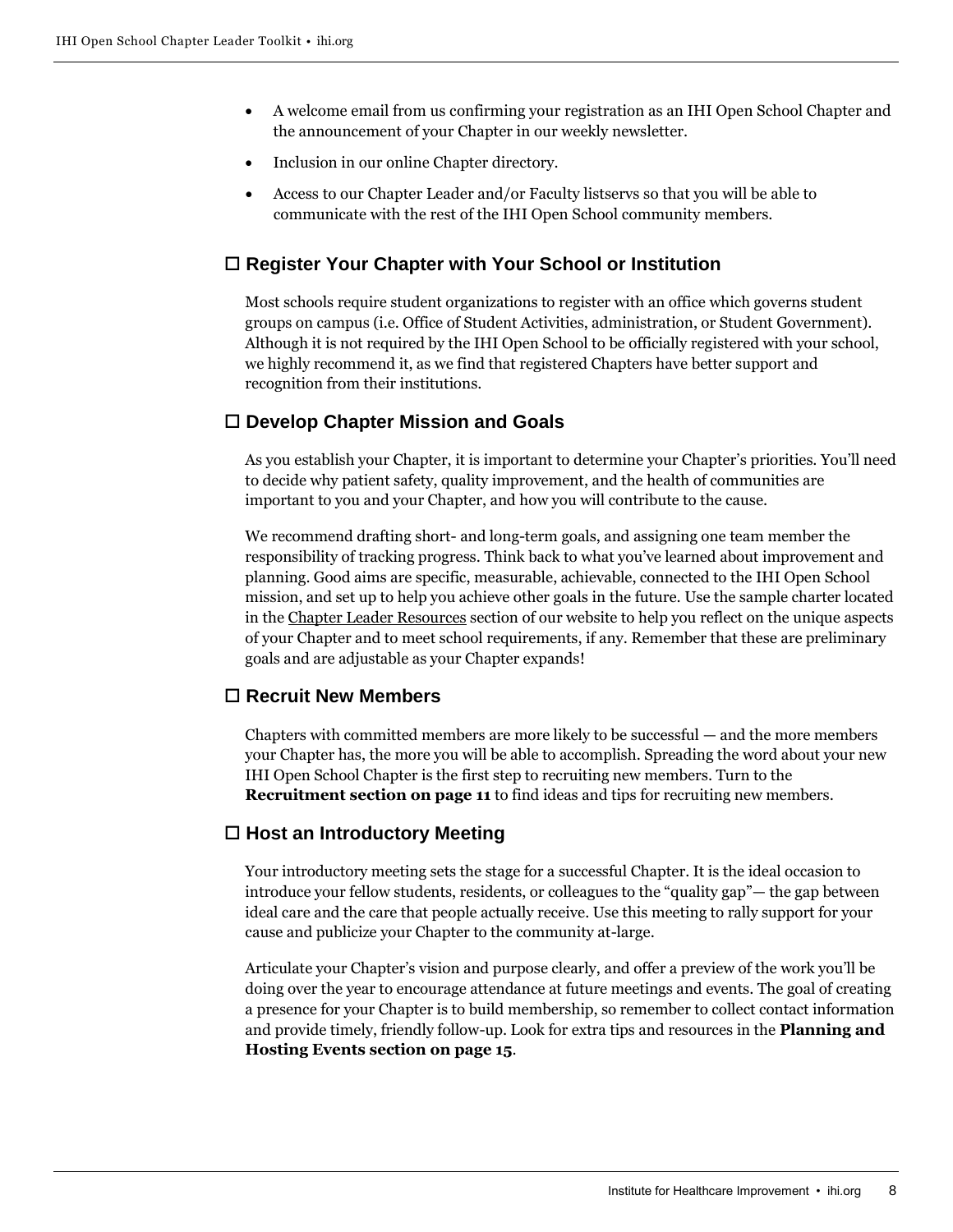# <span id="page-8-0"></span>**Chapter Leadership Structure**

Chapters choose to set up their leadership structure in a variety of ways, including board, dual, flat, and multi-campus leadership structures. Some are more appropriate to implement when you first get started, while other structures will help maintain sustainability once you've established yourself. Your leadership structure may change over time, and that's okay. Just be sure to continue to use one that will help support your success, and map outs to your clearly defined goals and roles.

Some explanations and models of the various leadership structures are outlined below:

# **A. Board Structure**

The board structure provides a hierarchical organization of your Chapter, in which roles and responsibilities are clearly defined. If your Chapter is interprofessional, you might have one Chapter Leader from each of the different professions, or you might have a single Chapter Leader and multiple vice presidents, each representing a different profession.



This structure is most often helpful if your Chapter is large or growing. You may also wish to create smaller groups within the Chapter to work intensively on specific areas using this structure.

## **B. Distributed Leadership Model**

This model uses a snowflake structure, which enables teams to exercise interdependent leadership, where individuals can work toward goals together, with each team member equally owning the team's purpose and activity.

The Distributed Leadership Model begins with a collaborative leadership team at the center. Although there may be members contributing to or leading on different pieces of the Chapter's work, an interdependent leadership team holds a group's vision and enables interdependent coordination and collective action.



*Originally adapted from the works of Marshall Ganz at Harvard University and modified by the IHI Open School.*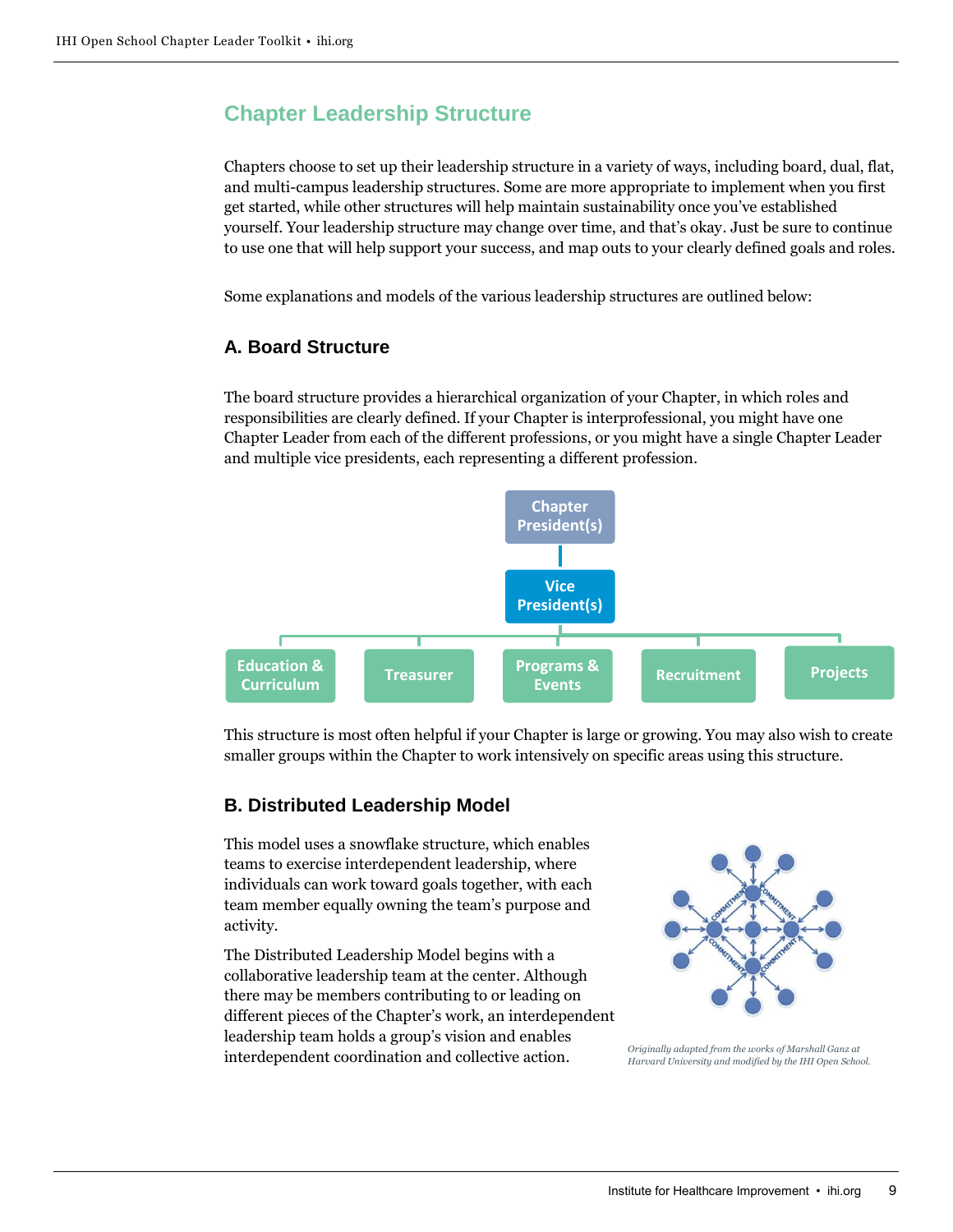# **C. Dual Leadership**

Within this model, one of the Chapter Leaders is responsible for the internal management of the team, whereas the other is

responsible for external contacts. If you choose dual leadership, it is recommended that you have a clear and logic division of tasks. For instance, work could be divided internally/externally by profession or by another sensible separation.

|    | <b>External</b>                                                                                                                                  | <b>Internal</b>                                                                                   |
|----|--------------------------------------------------------------------------------------------------------------------------------------------------|---------------------------------------------------------------------------------------------------|
| al | • Contact with the IHI team<br>. Contact with Faculty<br>Advisor<br>•Contact with<br>dean/hospital<br>administration<br>• External communication | •Coordination of team<br>• Administration<br>•Team meetings<br>·Internal Chapter<br>communication |

*A hypothetical model of dual leadership*

It is important to create an

overview of all the responsibilities assigned to Chapter Leaders and intentionally divide them into two sections. Dual leadership is undoubtedly a challenge, especially if your Chapter is large and you don't know the other Leader very well. One of the common pitfalls of dual leadership is that it's relatively easy for one person to be the "real" leader and the other to be a sidekick. A clear division of tasks and responsibilities is thus crucial for the success of this structure.

# **D. Flat Structure**

If you started your Chapter recently, or if you have relatively few Chapter members, a flat structure might be more appropriate as you work together to get things off the ground.

In this structure, it is important to manage transitions and handoffs clearly to maintain continuity and role clarity. As your Chapter grows, come together to decide on your new structure, and confirm and clarify individual roles and responsibilities.

# **E. Multi-Campus Leadership**

**Miscellaneous Chapter Leader(s)**

Some Chapters have representatives from campuses located in different places. This can provide logistical challenges, but also unique opportunities. We recommend that multi-campus Chapters recruit a Chapter Leader from each campus, and then consider implementing a board structure to organize resources and events. An example of what this could look like is included below: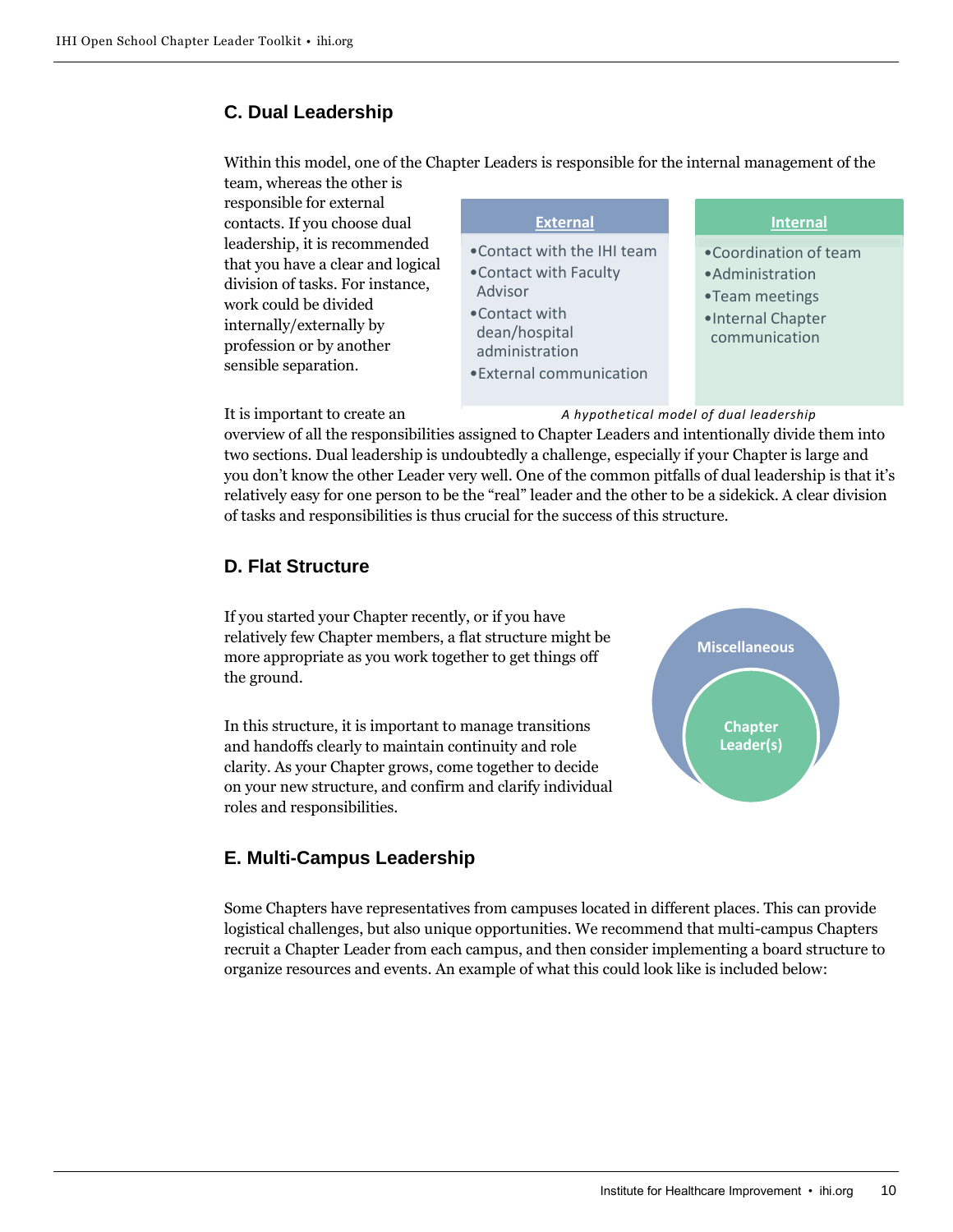

# <span id="page-10-0"></span>**Recruitment**

Recruitment is a major part of running a successful Chapter. Seek a range of health professional students and residents with varied years of graduation. Interprofessional Chapters have the potential to reach a larger audience, an increased likelihood of staying active, and the opportunity to strengthen interprofessional communication and teamwork. Health professions students and residents are notoriously busy, which can often make it difficult to convince new members to join your Chapter. Some strategies and suggestions for you to incorporate in your recruitment efforts are listed below.

# **Develop a Chapter Pitch**

Develop a pitch about your Chapter for a convenient and effective way to market the important work that you're doing, but be prepared to vary your message depending on your audience. Use examples from a person's specific discipline or profession to personalize your conversation. Here is a template to help design your pitch:

- **Overview:** Who you are, how long you're going to take, what information you're going to cover.
- **Introduction:** Describe your Chapter, your mission/goal, how long the Chapter has been on campus, and any other important information about the group.
- **Legitimize your group:** Describe your Chapter's most recent success or what it's best known for on campus.
- **Problem:** Describe your Chapter's current campaign or project.
- **Solution:** What your group is doing about the problem.
- **Involvement:** What students and residents can do to get involved.
- **Other Issues:** Any other projects or campaigns your Chapter works on.
- **Personal Appeal:** Why you got involved.
- **Thanks:** Thank your audience for their time and attention.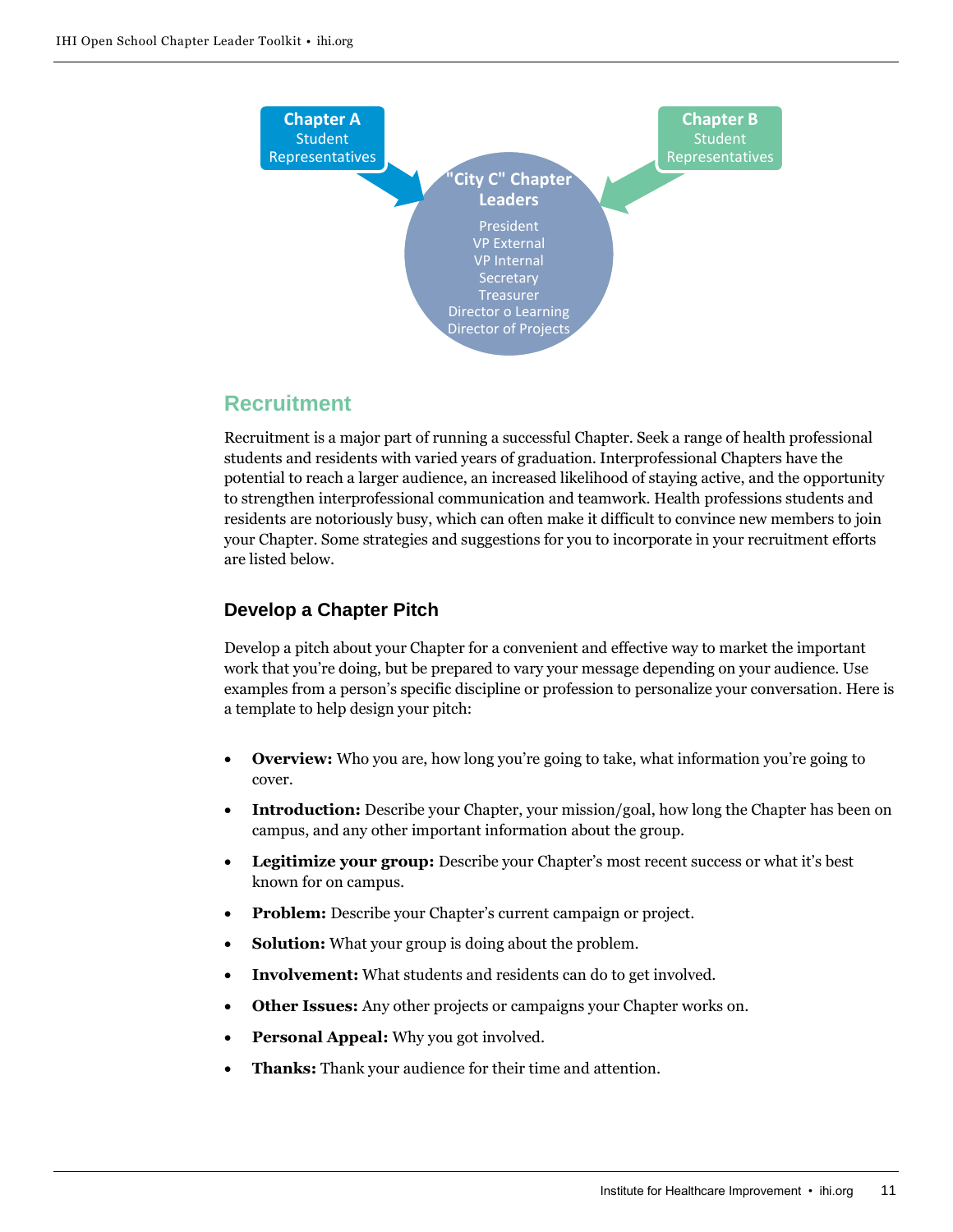• Look for the "Made to Stick" materials on the IHI Open School website for additional resources on how to create the perfect Chapter pitch.

# **Creating a Recruitment Plan**

Creating a recruitment plan will help your Chapter organize resources and follow through with ideas. Use your entire team to help you recruit by discussing recruitment tactics and assigning responsibilities. Consider the following:



**The IHI Open School can provide you with recruitment materials to pass out on campus or at events.** Submit your request [here](https://docs.google.com/forms/d/1wS2im1LHXmA8akOb240pO3bHyr-8rIMA_1OARkX7Oaw/viewform?formkey=dDg4WWJxcGFmbHp6X2xobVg2VV92aXc6MQ) or just send us an email at [openschool@ihi.org](mailto:openschool@ihi.org) to place your order.

## **Recruitment Strategies**

There are generally two methods of recruiting new members: personalized recruitment and mass marketing. Personalized recruitment has a small reach and aims to recruit passionate Chapter members through personal interactions. Mass marketing reaches more people and generally uses less time and resources. Here are some recruitment ideas with this "personalized to mass marketing" spectrum in mind:

- Personally invite a friend, classmate, or colleague to a meeting and follow up with them so that they attend.
- Set new member goals, and challenge Chapter members to bring a new friend or colleague to a meeting or event. Reward whoever brings the most people.
- Host a networking event or an event that will appeal to a large audience, such as a film screening.
- Have Chapter Leaders connect with faculty and organize brief classroom visits. Prepare leaders to speak to benefits of joining the Chapter and hand out materials, invite students to a future event, or show a short video about the IHI Open School. Send Chapter representatives to speak with new students at orientation events.
- Attend a university-wide career or activity fair. Prepare a clear message and a single action item for interested students. Hand out promotional materials to interested students and capture their information so that you can follow up with them once the event is over.
- Post recruitment flyers and meeting announcements on bulletin boards or other areas around campus. Be creative – some student groups even advertise with flyers in bathrooms.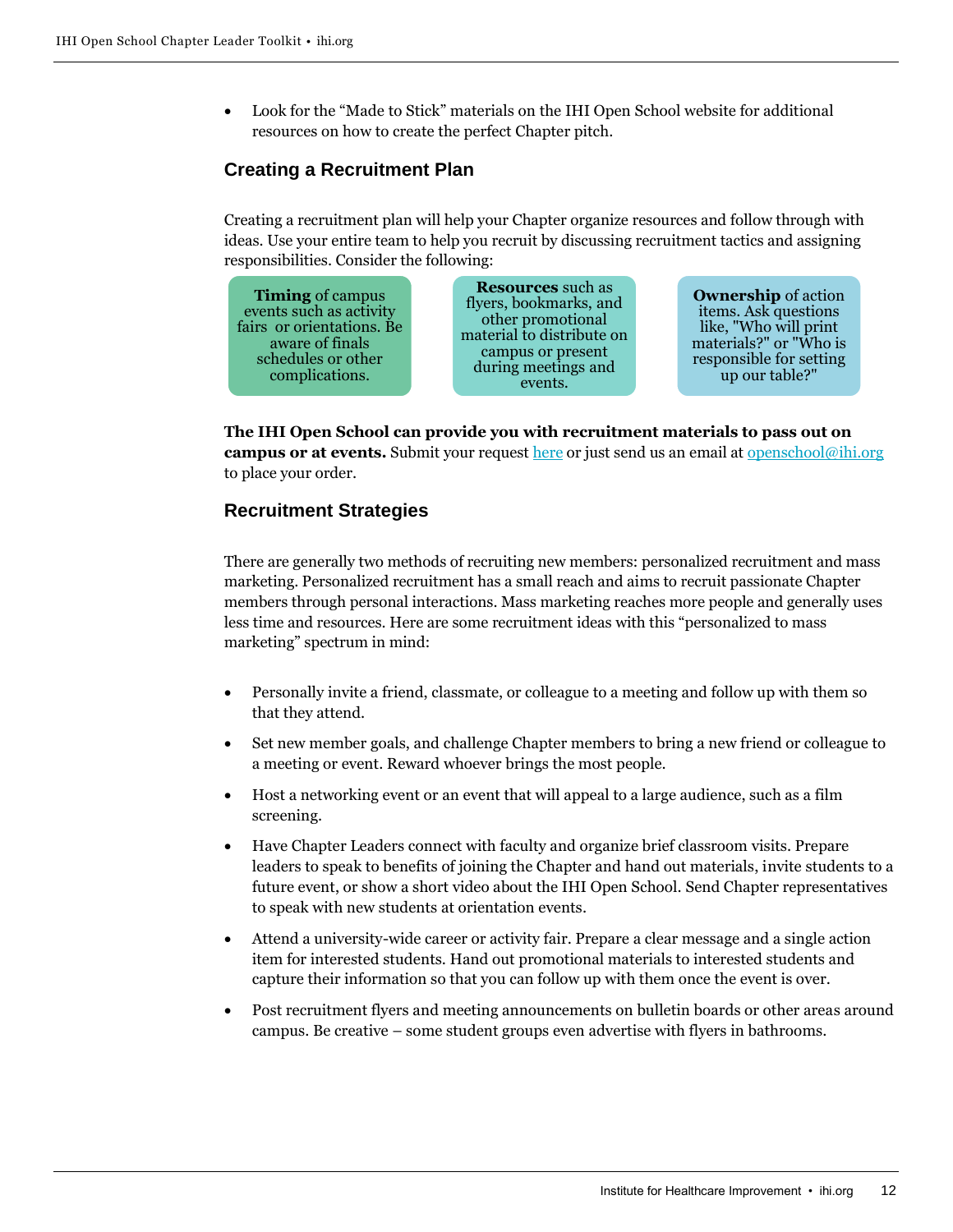When considering where to recruit, be flexible and consider recruiting in a range of settings:

#### **Activity Fairs, Career Fairs, & Tabling**

Prepare a clear message and a single action item for interested students. Be proactive, visible, and friendly. Hand out promotional materials and other giveaways to interested students, and capture their information so that you can follow up with them.

#### **Classroom Visits**

Have Chapter Leaders connect with faculty and organize brief classroom visits. Prepare leaders to speak to benefits of joining the Chapter and hand out materials, invite students to a future event, or show a short video about the IHI Open School.

#### **Orientation Events**

If your institution hosts orientation or networking events, send Chapter representatives to speak with new students. This can be done for both general orientations as well as events for specific disciplines on campus.

#### **Self-Designed Events**

Be creative and come up with your own activity to recruit students. You can set up a networking meet & greet where students, residents, and faculty come together for breakfast, a lecture, or another activity.

## **Publicity and Recognition**

In order to continue to grow your Chapter membership, it is important to have strong publicity and to be recognized for your efforts. When holding special events, you should send news releases to your campus and local papers to announce the event and to summarize the event after it has taken place. Reach out to the community relations department at your institution (if there is one) to spread the word about your Chapter events and meetings at your institution. Many colleges and universities publish newsletters or an online listing of upcoming events. This is an easy way to get publicity.

You should also send this information to the IHI Open School to be included in the Community section of our newsletter so that you can invite other IHI Open School Chapters to your event. Every IHI Open School member is also encouraged to submit writings, including event write-ups and summaries, to the IHI Open School to be posted on the IHI Open School website and blog.

## **Engaging and Utilizing Faculty**

Faculty members are strong allies during recruitment. Leverage your relationships with faculty and encourage them to speak about your Chapter in their classrooms and other venues. Well-known faculty can also provide a strong voice when you're trying to effect change on campus. Here are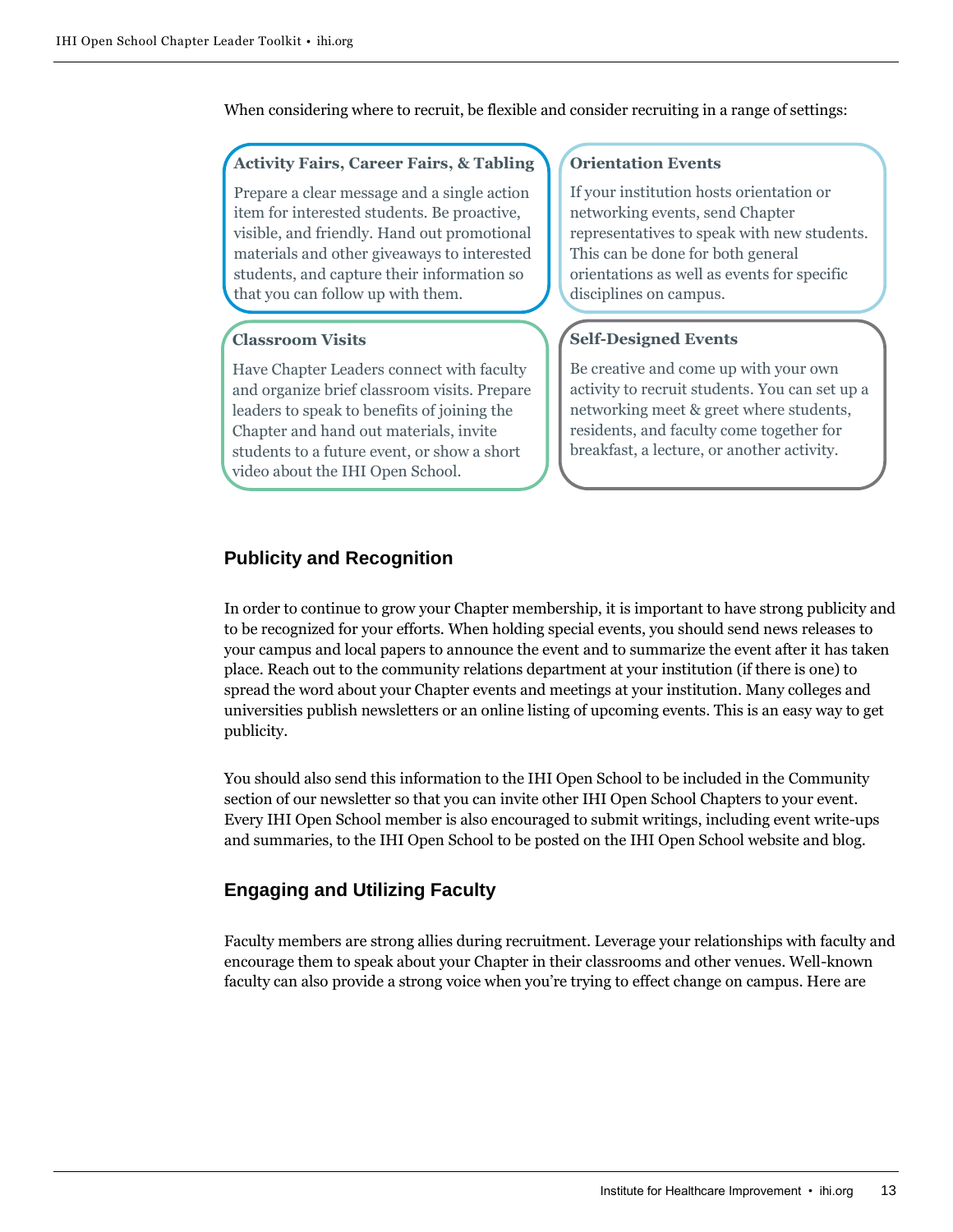

some ways faculty can get involved in recruitment:

# <span id="page-13-0"></span>**Engaging Members**

Recruiting, engaging, and maintaining your members are some of the most important aspects of creating a successful Chapter. For many students and residents, involvement in an IHI Open School Chapter is their first introduction to quality improvement and patient safety.

# **Setting Membership Goals**

Develop a plan to manage your member base by setting membership goals, creating a plan to meet them, and tracking your progress. Some basic goals to track can be a target number of new members per semester or year or percentage of members retained from year to year.

# **Engage New Members**

Once you've recruited new members, the next step is to welcome and engage them in your Chapter activities. Keep a sign-in sheet at all events and send a personal welcome to each new member. Survey members periodically to understand their needs and interests. Use the survey results to develop Chapter goals, activities, and events. You can find examples of sign-in sheets, Chapter interest surveys, and other tools to engage your members on the Chapter Leader Resource section of our website.

# **Communicate with Your Members**

Chapters that communicate regularly have higher member retention and participation at meetings and events. Although websites and social networks are a good way to communicate announcements and news, you should not rely on these as your sole method of communication. Many Chapters create newsletters to inform new and existing students and/or residents of upcoming events, recommended courses, relevant articles, opportunities from IHI, and other educational opportunities.

# **Encourage Ongoing Member Involvement**

As your Chapter grows, you may notice that many students and residents will sign up to join your Chapter, but won't get involved. Here are a few ideas to help you encourage ongoing involvement: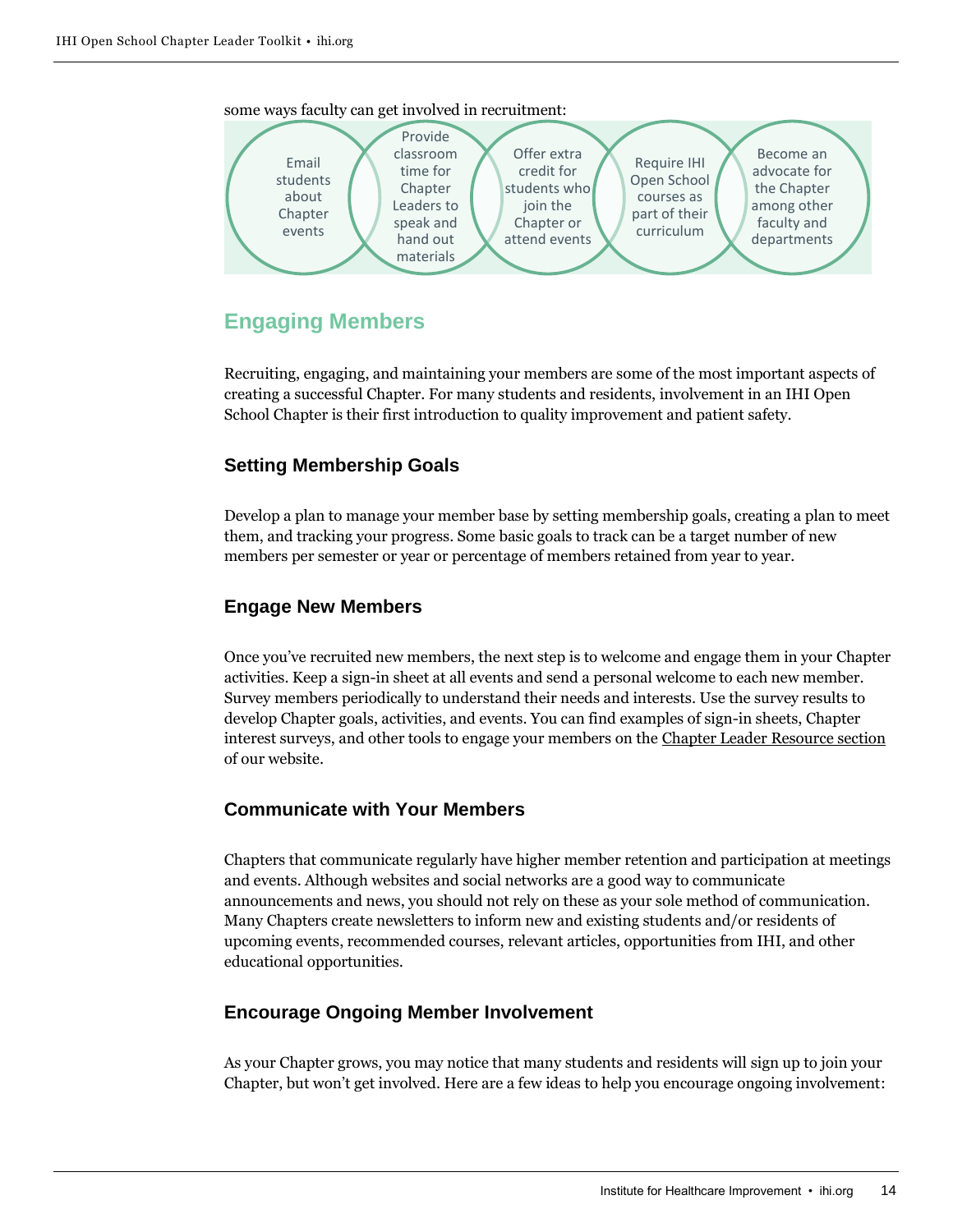- **Highlight the Value of Their Involvement:** We've heard from many people that earning the IHI Open School Basic Certificate, staying involved in a Chapter, and continuing to build skills in quality and safety has impressed future employers. It's also helped them adequately prepare for their careers in health and health care and created a supportive learning environment and community for doing so. Make it easy for Chapter members to see how their involvement will give them an edge as a professional.
- **Incorporate Feedback:** Incorporate assessments or surveys into your events, or on a regular (i.e. quarterly) basis, to get a sense of where Chapter members find the most value in their involvement and where their interests lie. By creating a formal process for feedback, and using what you hear to inform your plans, you will help members feel heard will set-up your programs and projects for greater long term success.
- **Leadership Opportunities:** We have found that members are more likely stay involved if they are given leadership opportunities. Many students and residents cannot commit to yearlong leadership roles within your Chapter; however, you will find that many want to be involved in running the Chapter on a smaller scale (i.e. providing support for a specific event, or helping with PR). Divide responsibilities into smaller jobs and send around a sign-up sheet with opportunities to help at upcoming events during your Chapter meetings. This will encourage your members to help out and become involved on a smaller scale.

# <span id="page-14-0"></span>**Planning and Hosting Events**

It's important for Chapters to run effective meetings and events to engage your community and amplify your impact. Here are some suggested activities or events, and advice for preparing for them effectively:

# **Suggested Chapter Meeting Activities**

The IHI Open School website is filled with dozens of helpful resources and activities for your Chapter. We have courses, videos, presentations, games, case studies, and tools — and we create new ones all the time. Visit the Activities section of the Open School website for a full list, or the Chapter Activity Center in the Chapter Leader Resources section of our website for suggested activities and ideas for your next Chapter meeting or event. Here are some ideas you can use during your Chapter meetings or events:

- Review IHI Open School online courses together.
- Use case studies from the IHI Open School website followed by discussion.
- Invite guest speakers or students with clinical experience to share their knowledge with the Chapter. Consider inviting faculty from other professions.
- Invite friends or loved ones to talk about their personal health care experiences.
- Invite policy or advocacy organizations to speak at meetings.
- Join the quarterly Global Chapter Calls, or listen to a recording together, followed by discussion.
- Use a simulation center if available or role play cases.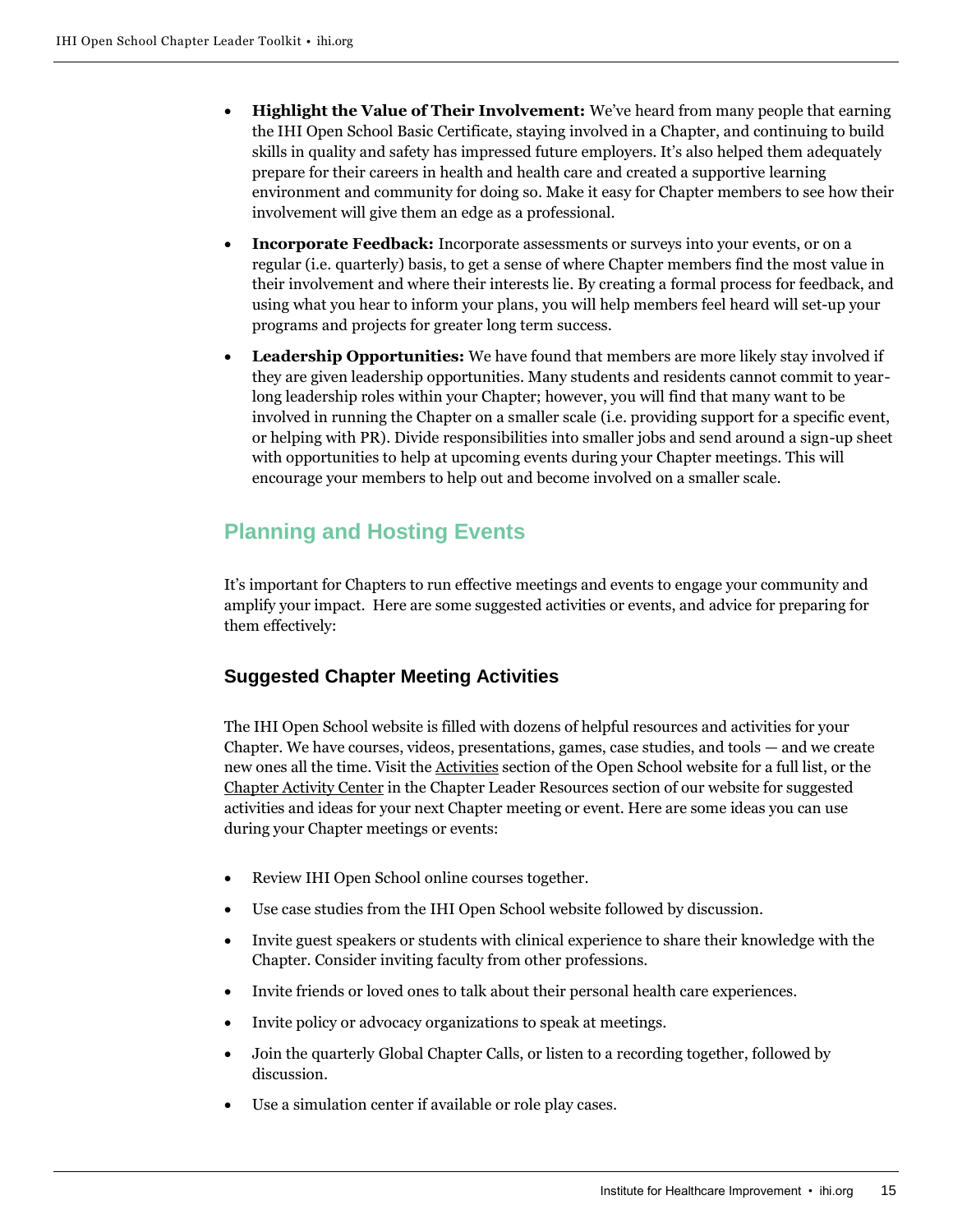- Join local awareness campaigns (e.g. National Patient Safety Week activities).
- Talk to clinicians about patient education activities such as creating patient brochures to improve health literacy.
- Contact quality or process improvement personnel or connect with leaders at your local health system or community organizations to link your Chapter with ongoing efforts.

Visit th[e IHI Open School Blog](http://www.ihi.org/education/IHIOpenSchool/blogs/_layouts/ihi/community/blog/viewblog.aspx?List=9f16d15b-5aab-4613-a17a-076c64a9e912) to get ideas from the larger IHI Open School Chapter Network, or share your successful event ideas or concepts with us at <u>openschool@ihi.org</u> for a chance to be featured.

## **Preparing for the Event**

As you plan your events, consider the following logistical questions and work together as team to distribute ownership of the tasks.

- **When will the meeting or event be held?** It is important to be conscious of your members' schedules when choosing the best time for a meeting. Here are some quick tips on scheduling your meeting or event:
	- Schedule around classes or incorporate into classes. Alternate meeting time of day/day of week every few months to accommodate more schedules.
	- Join meetings with other interprofessional student organizations.
	- Co-sponsor with existing events and groups on campus.
	- Use Doodle.com to find the best times to meet.
- **What will the agenda look like?** Make your meetings and events valuable for your members by tailoring them to their specific needs. Here is a suggested agenda for your meeting:
	- Welcome and thank attendees for coming. If the group is small enough, you may want to have everyone introduce themselves and their discipline by doing an informal icebreaker.
	- $\circ$  Introduce the Chapter leadership with personal statements have everyone say a few words about why they became involved in this initiative and why the work is important to them.
	- Run an activity that will engage attendees. Review the Chapter Activity Center and the School Resources sections of our website to find learning exercises, ideas, discussions, games, and case studies.
	- Open the meeting to questions and answers.
	- Post the date, time, and location of your next meeting or activity, and ask students and residents to fill out the sign-up sheet to join the Chapter.
	- Invite students and residents to socialize after the meeting to discuss ideas for activities and follow-up opportunities.
- **Who will facilitate the meeting/event?** Facilitators keep the meeting discussion on track and within established time limits. Consider changing the facilitator for each meeting. This is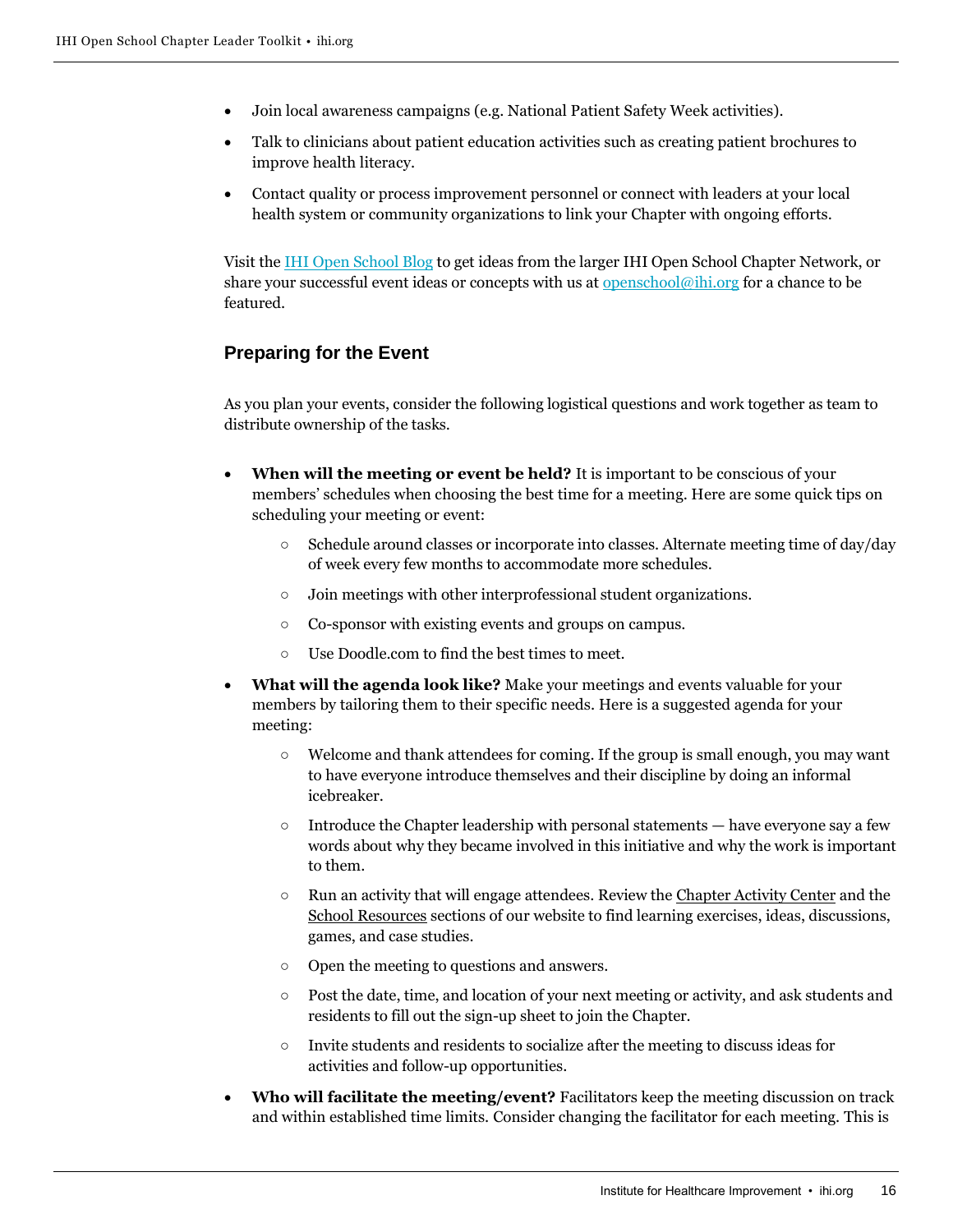also a great way to give your Chapter Leaders and members a chance to build leadership skills, and maintain engagement.

- **Where will you host the meeting/event?** Key factors to consider when choosing a location are that it is accessible to the attendees and has the adequate facilities for your activity. If your Chapter consists of multiple disciplines, mix up your meeting locations to accommodate your members.
- **Will you provide food for attendees?** If you have a budget for food, arrange food or snacks for the meeting if possible.
- **What are the best ways to promote the meeting?** The most successful meetings and events are those that have high attendance and participation. Contact more students and/or residents than you hope will attend. Invite your Faculty Advisor, dean or assistant dean, and other interested faculty to attend the meeting. Post fliers and ads for your meeting around campus. Utilize department bulletin boards, campus newsletters, and university calendars to increase visibility.
- **Who will take minutes?** It is helpful to take meeting notes to capture attendees, decisions and considerations, and next steps. Notes are also useful to distribute to your members that were unable to attend the meeting or event.
- **Who will follow up with attendees after the meeting?** Follow up by sending an email to attendees within a couple days. Thank them for their time and interest, and provide information about upcoming meetings and events. Also provide your contact information and invite them to evaluate the meeting — what went well, and what needs to be improved for future meetings and activities. Encourage them to invite other students and residents to the next meeting.

# <span id="page-16-0"></span>**Finances and Fundraising**

## **Chapter Finances**

There are no fees or annual member dues required to start or maintain an IHI Open School Chapter; however, it is the responsibility of the Chapter to acquire any funds necessary to carry out programs and initiatives. We recognize this isn't always easy. Here are a few suggestions and tips for fundraising:

## **Institutional Support**

Ask your school administration for support and apply for funding through your student life office. Securing a Faculty Advisor and registering your Chapter on campus can help increase your eligibility for funding, meeting space, and connections to health system sponsors.

## **Fundraising**

While not required, fundraising is an excellent way to support Chapter activities and events. Review university policies and state laws prior to soliciting donations or hosting fundraising events. Co-hosting events with similar student groups will increase the effort put into your fundraising plan, and also allow you to build connections and relationships with other organization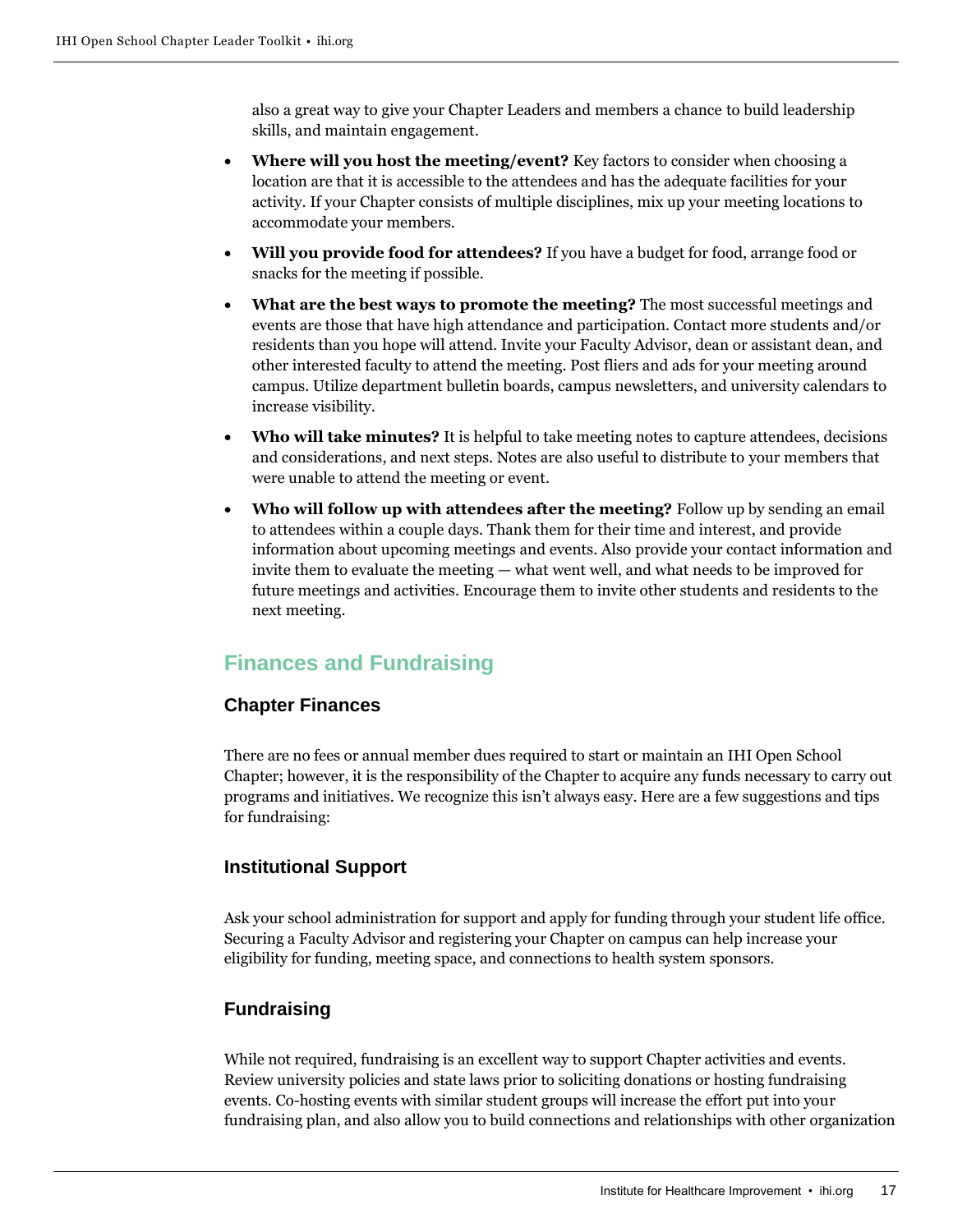for future partnerships. These vary depending on the school, but could include Primary Care Progress, Cost of Care, Academy Health, VA Quality Scholars, and so on. Additionally, some Chapters are able to garner support across multiple departments or schools when their Chapter or event is interprofesssional (in attendance and focus).

Here are a few examples of how other Chapters have raised funds:

- Charge Chapter dues per semester or year.
- Charge small entrance fees at events to cover the cost of food, drinks, or a speaker.
- Organize a sale to raise awareness and funds for your Chapter. Consider selling t-shirts, water bottles, refreshments, or even entry into a softball or Frisbee tournament.
- Conduct an auction or raffle with prizes donated from local organizations.
- Solicit donations whenever possible whether it's for a speaker, food for an event, or permission to screen a film.
- Challenge another group or organization to a competition like a cook-off or penny-war.

## **Grants and Scholarships**

Grants may be available through your school, or may be awarded based on your community or the goals of your work. To search for grants, ask for help at your school's Office of Student Activities. We also suggest looking into applying for existing scholarships from local and national organizations, universities, and associations.

The IHI Open School sets aside a small amount of funding twice a year (Fall and Spring semesters) to help support our Chapter Network. Learn more and apply on the [Chapter Event Sponsorship](http://www.ihi.org/education/IHIOpenSchool/Chapters/Pages/ChapterEventSponsorship.aspx) page on the IHI Open School website.

## **Managing Chapter Funds**

It is important to draft a Chapter budget early in the year to make sure that your Chapter Leaders have the necessary knowledge to execute fundraising efforts and apply for appropriate funding. Create a template to use to determine your Chapter's financial needs each year.

Consider selecting a Chapter Leader to act as a treasurer or financial officer dedicated to managing the Chapter budget, setting priorities for spending, recording income and expenses, and identifying fundraising opportunities.

Campus agency accounts or off-campus bank accounts may be useful in maintaining accurate records of income and expenses, and is required at some sites to transfer grant funds. US Chapters that don't have university local bank accounts and are interested in administering their funds should apply for an Employee Identification Number, the equivalent for an organization of the individual Social Security Number (SSN) or Taxpayer Identification Number (TIN). The IRS provides general information to student groups regarding EINs, which are required for establishing a bank account.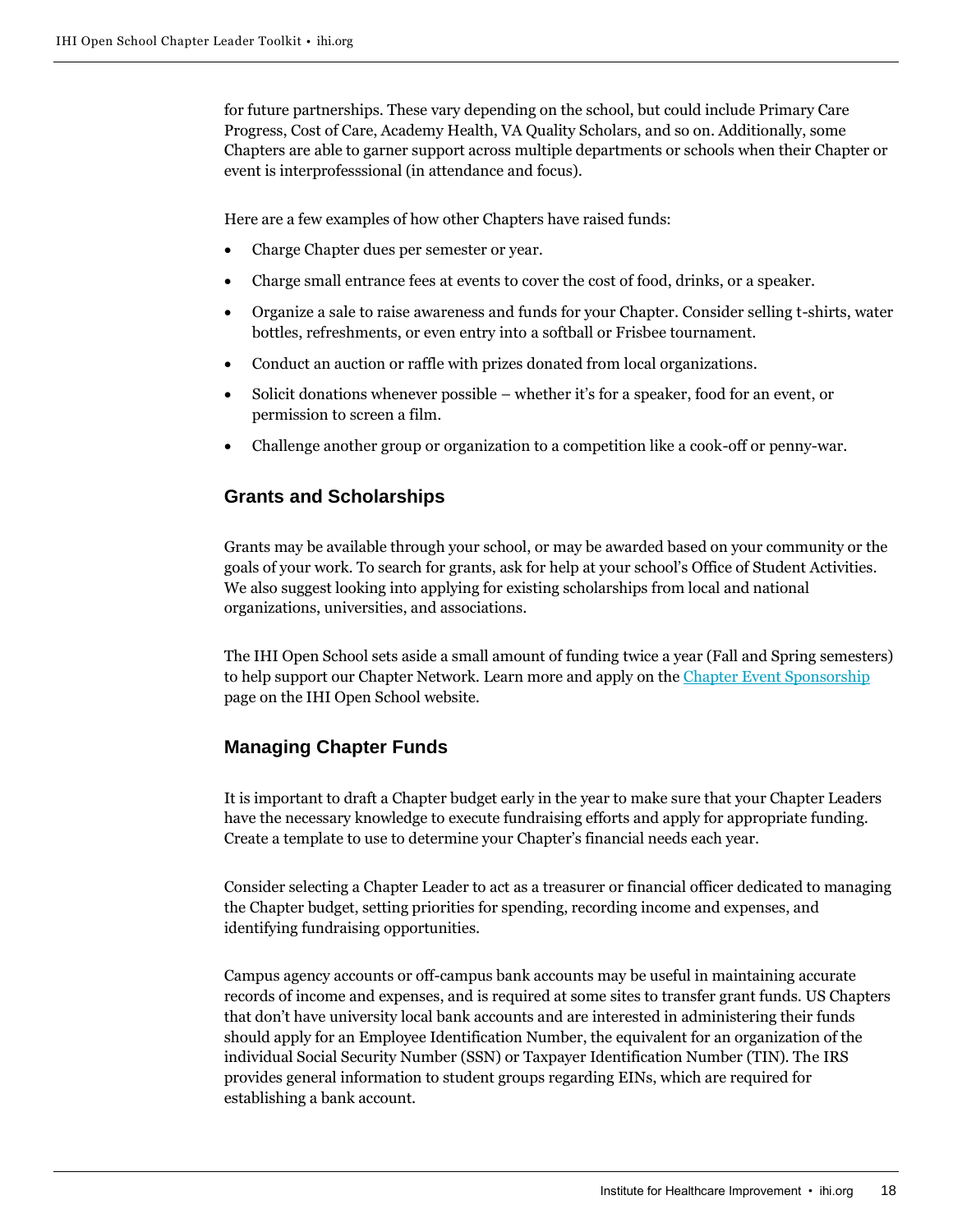# **Tax Exemption and Reporting in the United States**

All Chapters are expected to comply with the regulations of their organization, and must also comply with applicable federal and state tax laws. IHI's tax exempt status does not extend to its Chapter organizations. Filing federal and state returns for an organization and complying with related federal and state tax laws is the responsibility of each Chapter or region.

Chapters should investigate whether they can register with their Secretary of State as a non-profit, with the federal government as a  $501(c)(3)$  group, or as a charitable organization.

## **How can we receive tax-deductible donations?**

Some Chapters are asked for their "tax I.D. number" when establishing bank accounts, receiving funds from businesses, or accepting donations. Tax donations to student organizations are not tax deductible for donors, unless they are made to the university through your agency account. For more information, contact your Office of Student Affairs or Finance department.

# **Fundraising in the United Kingdom**

The Institute of Fundraising has developed Codes of Fundraising Practice and Code of Conduct to provide a guide to the law and best practice in relation to fundraising activity throughout the United Kingdom. The Bar Pro Bono Unit is a good resource for the rules and regulations about raising money for non-profit activities.

# <span id="page-18-0"></span>**Sustainability and Succession Planning**

## **Sustainability**

Planning for Chapter sustainability is vital to your success as a Chapter and should happen the moment you create your Chapter. There are many things that your Chapter can do to maintain momentum and keep your Chapter in good standing.

- **Regularly recruit members from ALL class levels.** Along with growing your Chapter's size, new members will also bring new energy and ideas. Review our **Recruitment section on page 11** for more tips on putting together an interdisciplinary team.
- **Develop standard work.** Keep a record of processes, timelines, contacts, materials, budgets, and lessons learned for events that will repeat to save time and improve year to year. For ease of tracking, we suggest saving these documents to Google Drive or Dropbox and making them accessible to all Chapter Leaders.
- **Create a strong Chapter community.** Make community building a priority by allowing members to share personal stories and get to know one another during meetings and events. To connect with the larger Chapter Network, encourage your members to register on IHI.org to receive emails from the IHI Open School team about relevant opportunities and Chapter news.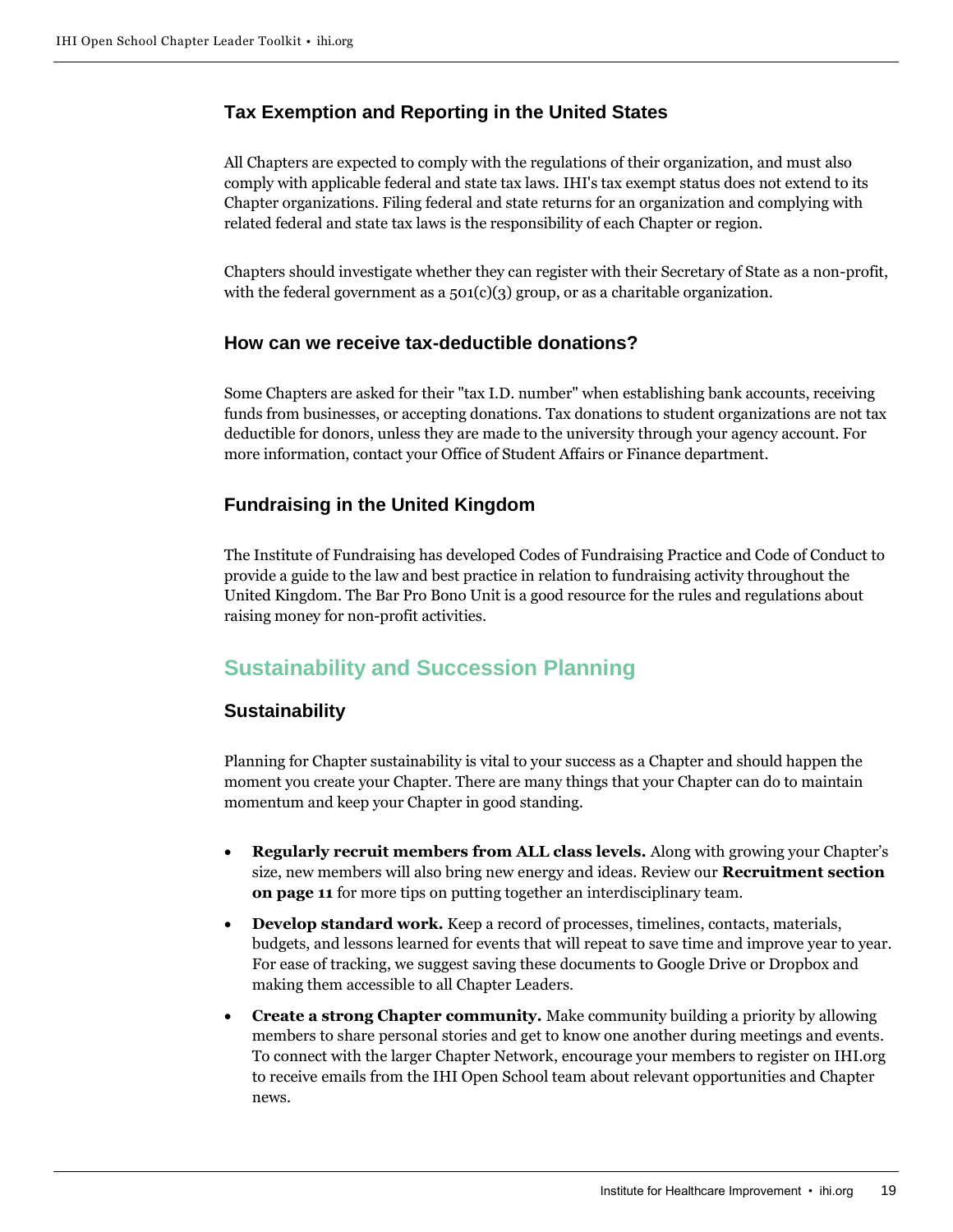• **Update the IHI Open School.** The IHI Open School is able to guide you, offer advice, and help you form connections with IHI and the IHI Open School Chapter Network. In order to do this, however, it is important that we have a list of your current Chapter Leaders and Faculty Advisors. Please send any leadership team updates to [openschool@ihi.org.](mailto:openschool@ihi.org)

# **Succession Planning**

Succession planning should be part of your Chapter's strategic plan. Your Chapter should be ready for leadership transition to take place before the end of the school year or semester so that your new Chapter Leaders have time for mentoring and coaching before officially taking on new roles. There a few important things to address during this transition to ensure that your successors are set up for success. Follow these tips to help streamline the process:

• **Collect important information for incoming Chapter Leaders.** Your knowledge of running your Chapter is important to the success of incoming Chapter Leaders. But you need to make sure to collect the information in a way that will be useful to them. Remember to record best practices and information that may be useful to successors. Examples include contacts, Chapter structure documentation, and a resource list. It is important to be able to pass along this potentially overwhelming amount of knowledge in a digestible manner. We recommend filing this information in a binder or folder, or online via Google Drive or Dropbox, so that the incoming leader will have it at hand as he or she begins the position.

We encourage you to share this Chapter Leader Toolkit and the Chapter Leader Resource section of our website with the incoming leadership team, and to incorporate *[OS 101:](http://www.ihi.org/education/IHIOpenSchool/Courses/Pages/IntroductionToTheIHIOpenSchool.aspx)  [Introduction to the IHI Open School: Join the](http://www.ihi.org/education/IHIOpenSchool/Courses/Pages/IntroductionToTheIHIOpenSchool.aspx) Movement to Improve Health & Health Care* as a standard practice for onboarding all new Chapter Leaders.

- **Make a plan.** Leadership transition should occur at the end of the school semester or year  $$ whenever is the best time for the Chapter — so that your new leaders are prepared when their role officially begins at the beginning of the next semester or year. Some Chapters get distracted by final exams during the transition time and, as a result, leave with an incomplete leadership team. To avoid this problem, you should plan for the leadership selection and transition process in advance. Allow time for current and upcoming Chapter Leaders to overlap, creating an opportunity for training and onboarding before the current leader leaves or graduates. This will allow for a much smoother transition!
- **Identify potential leaders.** Once you make a plan for transitioning your leadership team, you'll need to decide on the process for selecting new leaders that works best for your Chapter. (Will Chapter members apply for positions or will they be nominated? Will the future Chapter Leaders be chosen by the current leaders or by the Chapter? Will candidates be selected by majority or by consensus?) Once you've decided on the process for selecting leaders, begin to start the process of identifying your new leaders. This should happen as early as possible before these members commit to other responsibilities.
- **Update the IHI Open School team.** As previously mentioned, it is important to inform the IHI Open School team of all of the active contacts for your Chapter to ensure consistent communication between the IHI Open School and your Chapter. After you have finalized your succession planning and leadership transition for the year, email [openschool@ihi.org](mailto:openschool@ihi.org) with the contact information for all of the current members of the team as well as the list of those who have graduated or no longer active in the Chapter.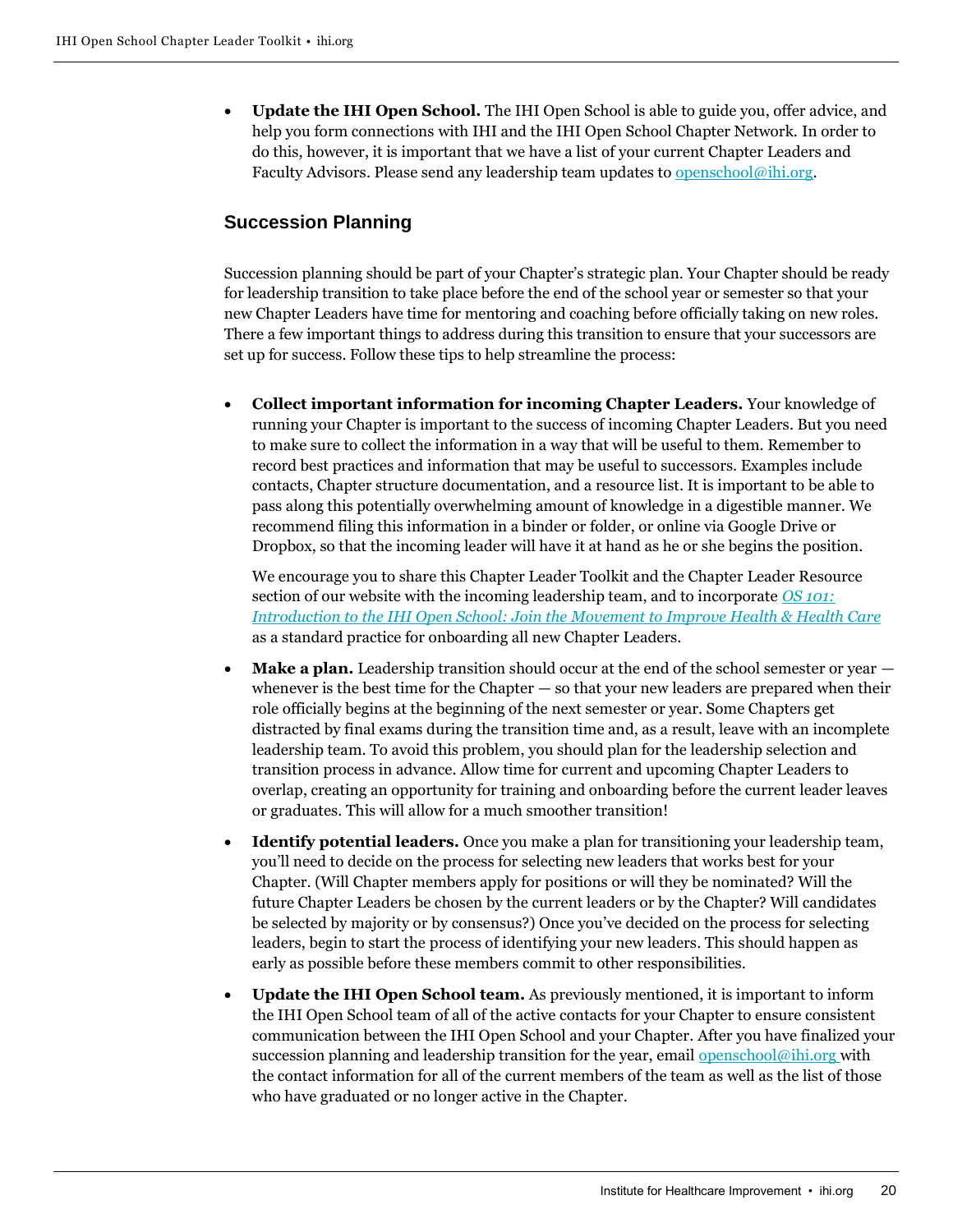# **Community Network**

# **Support from the IHI Open School Team**

The IHI Open School team comprises a small group of full-time staff at the Institute for Healthcare Improvement in Cambridge, MA. The team manages the growing community and creates new content to help achieve its mission of advancing health care improvement and patient safety competencies in the next generation of health professionals worldwide.

E-mail **openschool@ihi.org** to get in touch with the IHI Open School team. The IHI Open School Community team can:

- Help you start your new Chapter.
- Work with you to set your Chapter goals.
- Brainstorm ideas to recruitment, raise funds, and host events.
- Provide useful Chapter resources.
- Connect you with other IHI Open School Chapter Leaders in the community.

# **Connect to the Community**

The IHI Open School community is a diverse group of students, residents, faculty members, and health professionals. Working with other Chapters in the IHI Open School is a great way to network and engage with other health care professionals. Students can connect face-to-face at national or regional events, or virtually by email.

To facilitate collaboration with other Chapters, we have created a few ways for you to connect via email listservs. Please note that you must be an active contact in the IHI Open School Chapter database. Contact  $\frac{openschool@ihi.org}{obj}$  to make sure that your contact information and Chapter role is updated to ensure that you are a member of the appropriate listserv.

- **Chapter Leader and Faculty Advisor listserv:** The IHI Open School maintains listservs that include all of the Chapter Leaders and Faculty Advisors within the Chapter Network. Use the listservs below to connect with the community at large.
	- Chapter Leader listserv: [Chapterleaders@ls.ihi.org](mailto:Chapterleaders@ls.ihi.org)
	- Faculty Advisor listserv[: IHIfacultyadvisors@ls.ihi.org](mailto:IHIfacultyadvisors@ls.ihi.org)
- **Email listservs by region:** The IHI Open School has also created email listservs that include Chapter Leaders within specific geographic regions. Contact your regional listserv through the addresses listed below:
	- canada\_chapters@ls.ihi.org
	- continentaleurope\_chapters@ls.ihi.org
	- $\circ$  latinamerica chapters@ls.ihi.org
	- midwest\_chapters@ls.ihi.org
	- $\circ$  northeast chapters@ls.ihi.org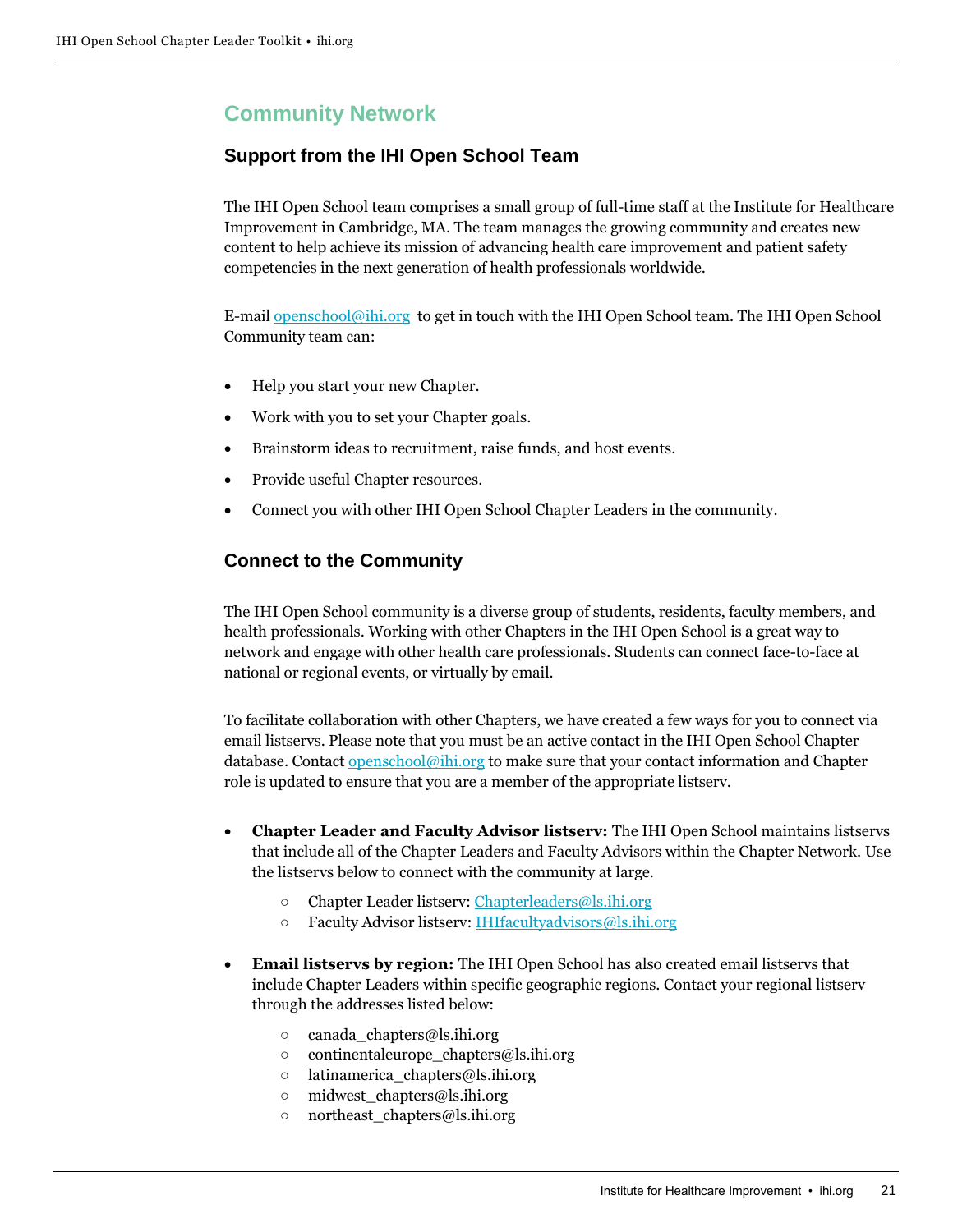- southeast\_chapters@ls.ihi.org
- southwest\_chapters@ls.ihi.org
- unitedkingdom\_chapters@ls.ihi.org
- westcoast\_chapters@ls.ihi.org
- **IHI Open School Chapter Map:** View [the map on the Chapter homepage](http://www.ihi.org/education/IHIOpenSchool/Chapters/Pages/ChapterDirectory.aspx) and use it to see bird's-eye view of the Open School Chapters in your region, zoom in to learn more about a specific Chapter, and contact a Chapter's leaders with the click of a button.